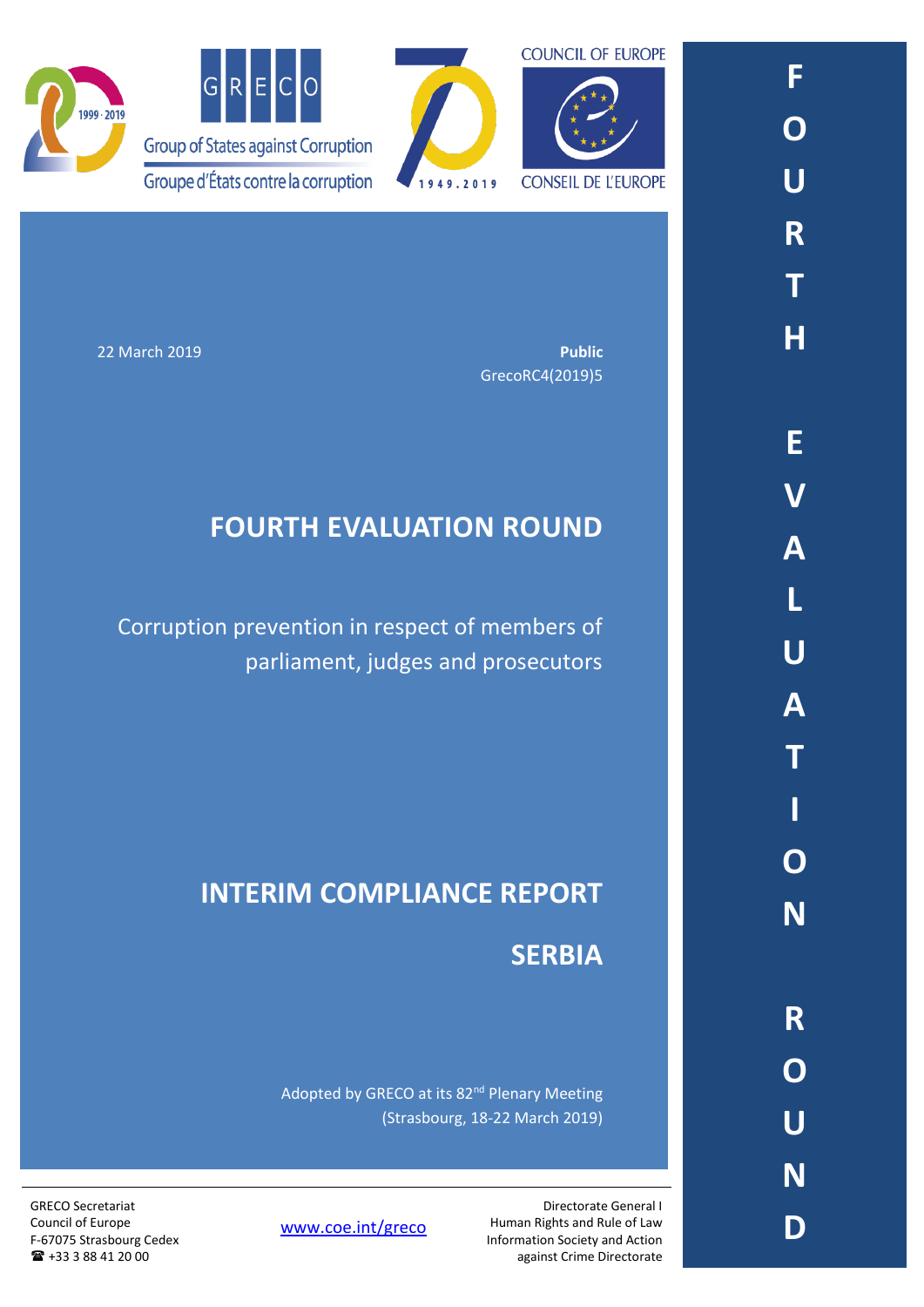## **I. INTRODUCTION**

- 1. The [Fourth Evaluation Round Report on Serbia](https://rm.coe.int/CoERMPublicCommonSearchServices/DisplayDCTMContent?documentId=09000016806ca35d) was adopted by GRECO at its 68<sup>th</sup> Plenary Meeting (19 June 2015) and made public on 2 July 2015, following authorisation by Serbia. GRECO's Fourth Evaluation Round deals with "Corruption Prevention in respect of Members of Parliament, Judges and Prosecutors".
- 2. As required by GRECO's Rules of Procedure, the Serbian authorities submitted a Situation Report containing information on measures taken to implement the recommendations. GRECO selected Norway and Poland to appoint Rapporteurs for the compliance procedure.
- 3. In the Compliance Report, adopted at GRECO's 77<sup>th</sup> Plenary Meeting (20 October 2017) and made public on 15 March 2018, following authorisation by Serbia [\(GrecoRC4\(2017\)8\)](https://rm.coe.int/fourth-evaluation-round-corruption-prevention-in-respect-of-members-of/1680792e56), it was concluded that Serbia had not implemented satisfactorily or dealt with in a satisfactory manner any of the 13 recommendations contained in the Fourth Round Evaluation Report (seven recommendations (i, iv, v, vii, viii, x and xi) had been partly implemented and six (ii, iii, vi, ix, xii and xiii) not been implemented). In the light of these results, GRECO concluded that the very low level of compliance with the recommendations was "globally unsatisfactory" within the meaning of Rule 31, paragraph 8.3 of its Rules of Procedure. It therefore decided to apply Rule 32, paragraph 2.i) in respect of members not in compliance with the recommendations contained in the mutual evaluation report and called on the Head of the Serbian delegation to submit a report on progress in implementing the pending recommendations by 31 October 2018 (which was prolonged by GRECO to 30 November 2018).
- 4. On 30 November 2018, the Serbian authorities submitted information regarding the actions taken to implement the pending recommendations, which served as a basis for the current Report, drawn up by the rapporteurs, Mr Jens-Oscar NERGARD, on behalf of Norway and Ms Alicja KLAMCZYNSKA, on behalf of Poland. They were assisted by GRECO's Secretariat in drawing up the Compliance Report.
- 5. This Interim Compliance Report assesses the implementation of the 13 recommendations since the adoption of the Compliance Report, and provides an overall assessment of Serbia's level of compliance with these recommendations.

### **II. ANALYSIS**

 $\overline{\phantom{a}}$ 

6. As a preliminary note, the authorities of Serbia recall that specific parts of GRECO recommendations call for amendments of the 2006 Constitution. These amendments, on which the Venice Commission issued an opinion in June 2018<sup>1</sup>, have been sent to the Parliament (which is to adopt it with a two-thirds majority, following a public debate) and will have to be followed by a referendum. As a result, Serbia will only fulfil some parts of GRECO's recommendations once these constitutional amendments have entered into force.

 $1$  See Opinion of the Venice Commission on the draft amendments to the constitutional provisions on the judiciary, CDL-AD(2018)011-e, [https://www.venice.coe.int/webforms/documents/?pdf=CDL-AD\(2018\)011-e.](https://www.venice.coe.int/webforms/documents/?pdf=CDL-AD(2018)011-e) This opinion was followed by a memorandum of the Venice Commission Secretariat in October 2018 on the compatibility of the draft amendments to the constitutional amendments on the judiciary of Serbia (CDL-AD(2018)023-e), [https://www.venice.coe.int/webforms/documents/?pdf=CDL-AD\(2018\)023-e.](https://www.venice.coe.int/webforms/documents/?pdf=CDL-AD(2018)023-e)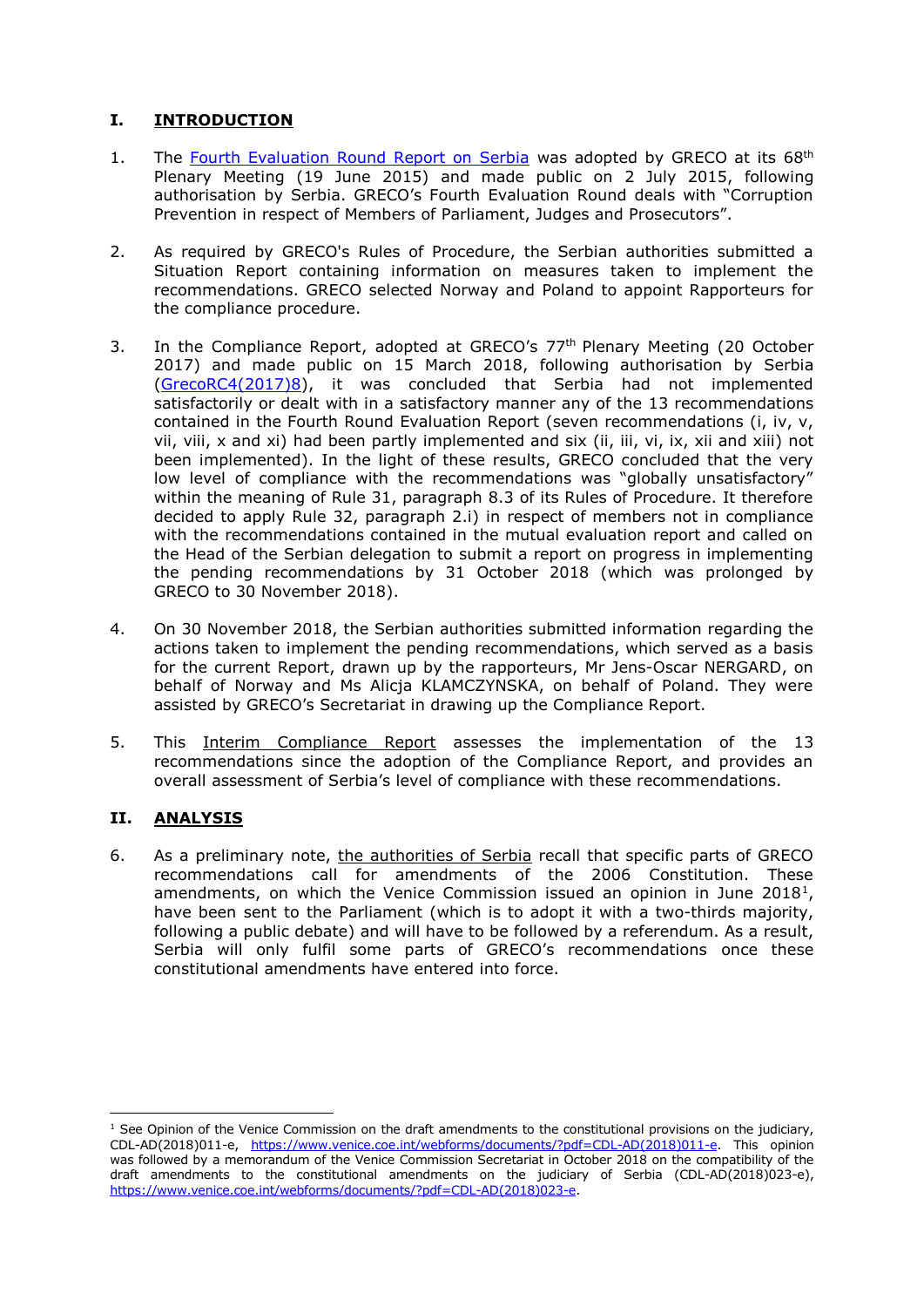*Corruption prevention in respect of members of parliament*

#### **Recommendation i.**

 $\overline{\phantom{a}}$ 

- 7. *GRECO recommended that the transparency of the legislative process be further improved (i) by ensuring that draft legislation, amendments to such drafts and the*  agendas and outcome of committee sittings are disclosed in a timely manner, that *adequate timeframes are in place for submitting amendments and that the urgent procedure is applied as an exception and not as a rule and (ii) by further developing the rules on public debates and public hearings and ensuring their implementation in practice.*
- 8. GRECO recalls that this recommendation was partly implemented at the time of adoption of the Compliance Report. As regards the first part of the recommendation, GRECO welcomed the attention paid by the authorities to the actual implementation of the existing Rules of Procedure as regards the timely publication of information on the legislative process. It considered, however, that most of the concerns outlined in the Evaluation Report remained valid (given that a large majority of the laws and decisions continued to be adopted under urgent procedure and most amendments were still introduced up to 24 hours before the discussion in urgent procedure) and therefore concluded that this part of the recommendation was partly implemented. As regards the second part of the recommendation, GRECO welcomed the creation of a dedicated page on public hearings on the website of the National Assembly (NA) and the organisation of committee meetings throughout the country. However, it also considered this part of the recommendation to be partly implemented, as the rules on public debates and public hearings (and their implementation) had not been further developed yet.
- 9. The Serbian authorities now report as regards the first part of the recommendation that, on the issue of disclosure of legislation, in accordance with Article 11 of the Law on the NA and Article 260 of its Rules of Procedure all proposed laws, adopted laws, agendas and minutes of the sessions of the NA and its working bodies are timely and publicly announced on the [official website](http://www.parlament.rs/) of the NA and that this website is updated on a daily basis.
- 10. Furthermore, as regards the urgent procedure, in accordance with article 167-168 of the Rules of Procedure of the NA, laws may only be adopted under urgent procedure in exceptional circumstances<sup>2</sup> and a proposal to adopt a law under urgent procedure may be refused by Members of Parliament (MPs). The authorities indicate that the urgent procedure is mostly approved when the procedures for a public debate have previously been strictly adhered to and, for this reason, the coordination body<sup>3</sup> led by the Ministry of Justice has recommended that all ministries, when sending their draft legislation for adoption, submit a brief outline of the conducted public debate to the NA. In the period 1 November 2017 until 1 October 2018, the NA adopted 237 acts, of which 124 under urgent procedure (i.e. 70 out of 177 adopted laws and 54 out of 60 adopted decisions and other acts were adopted under urgent procedure). The authorities consider this to be a reasonable number (especially considering that Serbia is a candidate for EU accession and harmonising domestic legislation with EU *acquis* is the most frequent case in which

 $^2$  As also indicated in the Evaluation Report (footnote 35) and the Compliance Report (para. 10) the urgent procedure can be applied when  $-$  if the law does not get adopted by urgent procedure  $-$  it would cause detrimental consequences to human life and health, national security or the work of institutions and organisations or when the urgent procedure is necessary for fulfilling international obligations and harmonising domestic legislation with the *acquis* of the European Union.

<sup>&</sup>lt;sup>3</sup> On 29 May 2018, the government of Serbia set up a co-ordination body to facilitate the implementation of GRECO recommendations. This co-ordination body is composed of high-level representatives of all relevant institutions (National Assembly, High Judicial Council, State Prosecutorial Council and the Anti-Corruption Agency) led by the Minister of Justice of Serbia.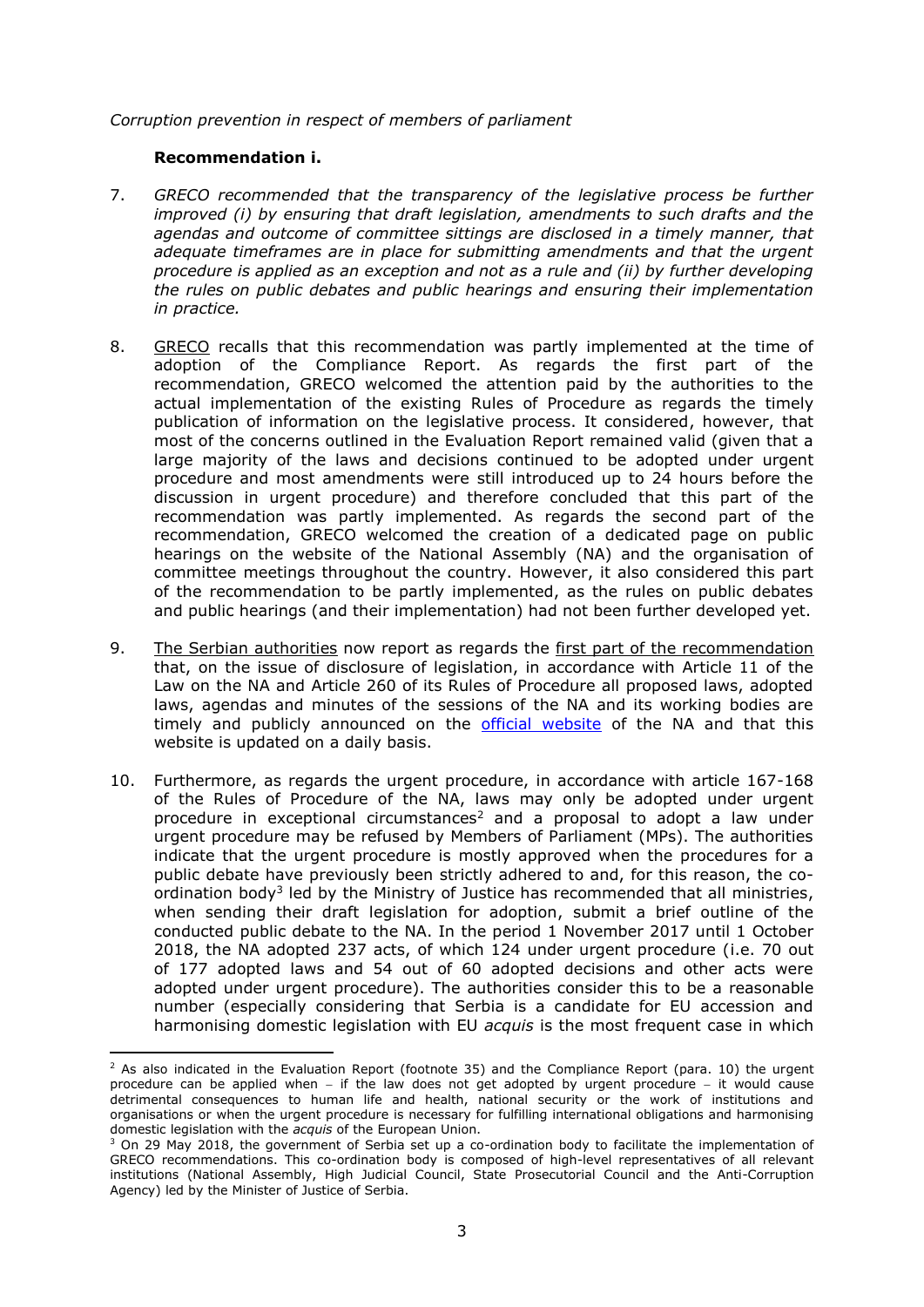this procedure is applied), which should demonstrate that the procedure is not applied as a rule.

- 11. As regards the second part of the recommendation, on the issue of public debates, the authorities indicate that Article 41 of the Rules of Procedure of the government provides that the organisation of a public debate during the preparation of governmental draft laws is mandatory in case of significant changes to the law or if the law governs a matter of particular interest to the public. In the period 1 November 2017 to 24 October 2018, public debates were held on 42 pieces of draft legislation (of which 28 were new laws and 14 were amendments to existing laws) out of a total of 114 legislative proposals (which also included 58 draft laws on ratification of international treaties for which a public debate is not prescribed by law). Furthermore on the issue of public hearings, the authorities recall that articles 83 and 84 of the Rules of Procedure of the NA provide for the possibility to organise public hearings for various purposes connected to the legislative and oversight functions of the NA.
- 12. GRECO considers, as regards the first part of the recommendation, that with 124 acts out of 237 still being adopted under urgent procedure, it cannot conclude that this procedure is now applied as an exception, as required by the recommendation. Furthermore, it is still possible (and a regular practice) to present amendments up to 24 hours before the discussion in the urgent procedure. As before (see the Compliance Report), no additional safeguards have thus been introduced to either further curb the use of the urgent procedure or provide for new deadlines for submitting amendments. Furthermore, even if all proposed and adopted laws seem to be announced on the website of the NA, which is updated daily, GRECO also notes the information in the Compliance Report that amendments to legislative proposals are entered into the e-parliament system, which is reserved for MPs and staff of the NA only. The first part of the recommendation remains partly implemented.
- 13. As regards the second part of the recommendation, GRECO notes that more public debates appear to be organised than before, but also notes that this is not the result of a further development of the rules, as required by the recommendation (and therefore might not be a sustainable development). While welcoming the recommendation of the co-ordination body, which could lead to more information from public debates to be shared with the NA, GRECO considers that the deficiencies highlighted in the Evaluation Report remain (*inter alia* that public debates only have to be organised for governmental legislative drafts, not for those proposed by MPs or citizen groups and that the criteria lack clarity<sup>4</sup>). Specifically as regards public hearings, no further development of the rules appear to have taken place and the organisation of public hearings remains at the discretion of the parliamentary committees. GRECO therefore considers this part of the recommendation also to remain partly implemented.
- 14. GRECO concludes that recommendation i remains partly implemented.

#### **Recommendation ii.**

 $\overline{\phantom{a}}$ 

15. *GRECO recommended (i) swiftly proceeding with the adoption of a Code of Conduct for members of parliament and ensuring that clear guidance is provided for the avoidance and resolution of conflicts of interest and (ii) ensuring that the public is given easy access to the future Code and that it is effectively implemented in practice, including by raising awareness among members of parliament on the* 

<sup>4</sup> As mentioned in paragraph 11 , according to Article 41 of the Rules of Procedure of the NA public debates are to be organised in case of "significant changes" to the way a matter has been addressed legally or if it concerns a matter of particular public interest.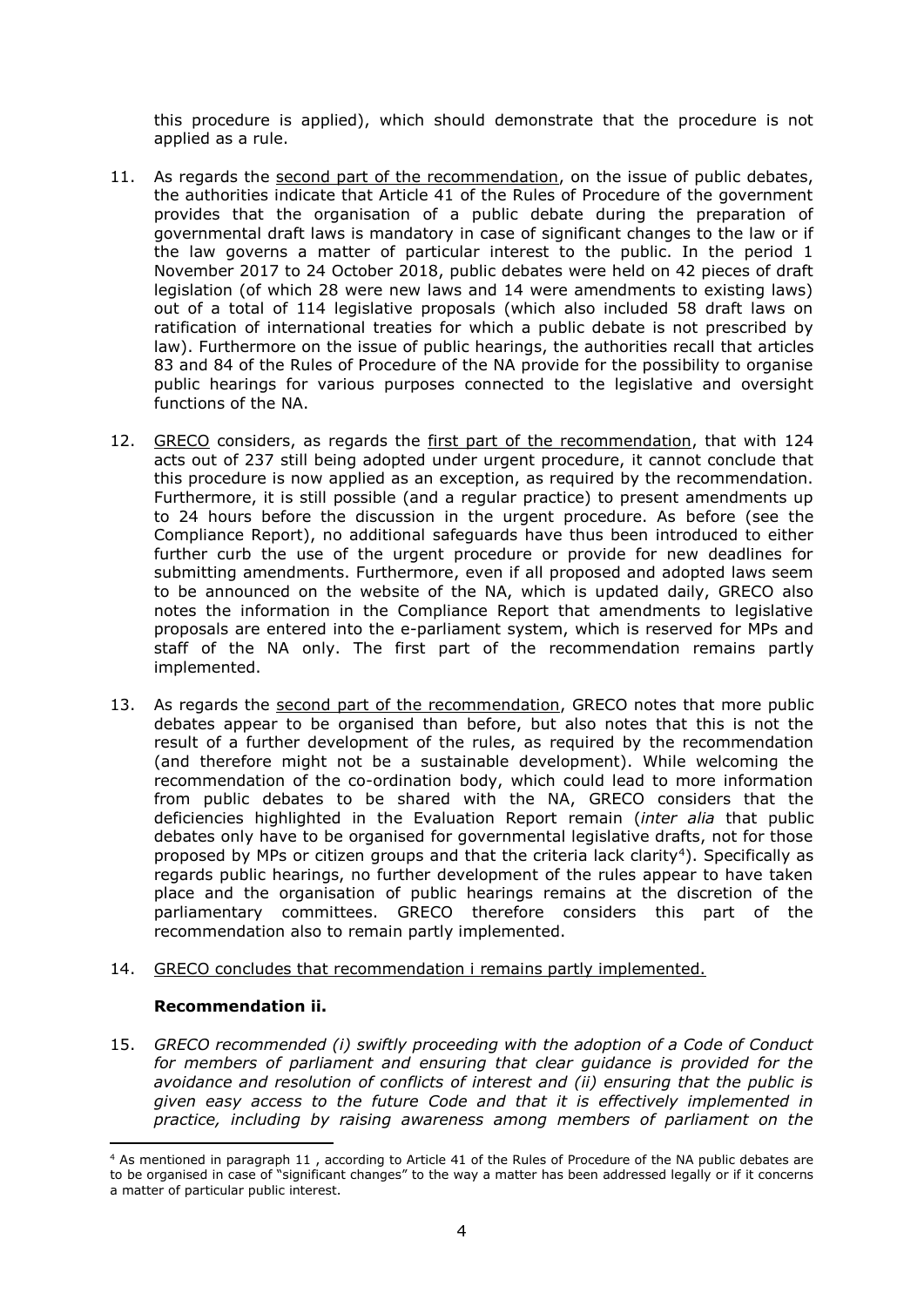*standards expected of them and by providing them with confidential counselling and dedicated training.*

- 16. GRECO recalls this recommendation was not implemented at the time of adoption of the Compliance Report, as it did not seem that much progress in the adoption of the draft Code of Conduct for members of parliament had been made since adoption of the Evaluation Report.
- 17. The authorities report as regards the first part of recommendation that a Code of Conduct has not been adopted yet, as it was considered that it would be better not to finalise such a text until adoption of the Law on Lobbying (adopted on 9 November 2018) and the Law on Corruption Prevention (which has not been adopted yet). Both laws provide the legal framework for, respectively, the interaction of members of parliament with lobbyists and other third parties that seek to influence the parliamentary process and the prevention of conflicts of interest. As regards the second part of the recommendation, the authorities recall that the draft code, once adopted, will be published on the NA's website and will impose an obligation on the Ethics Council to submit annual reports to the NA, which will be published on the latter's website. Awareness-raising and training activities will also be planned after the code's adoption.
- 18. As no substantive progress can be reported since the adoption of the Compliance Report, GRECO concludes that recommendation ii remains not implemented.

#### **Recommendation iii.**

- 19. *GRECO recommended introducing rules for members of parliament on how to interact with lobbyists and other third parties who seek to influence the parliamentary process and making such interactions more transparent.*
- 20. GRECO recalls that this recommendation was not implemented at the time of adoption of the Compliance Report, as at that stage only a needs-assessment with a view to drafting a law had been carried out and the National Assembly was considering the adoption of a by-law, which would regulate specifically the issue of lobbying with regard to MPs in greater detail.
- 21. The authorities now report that, following a public debate in March and April 2018 (which included a roundtable on the draft law on 17 April), the NA adopted a Law on Lobbying on 9 November 2018 (Official Gazette 87/18, which will enter into force on 14 August 2019). The new law contains a definition of lobbying, to distinguish it from activities which cannot be deemed to be lobbying activities (articles 2 and 3), tasks the Anti-Corruption Agency (ACA) with setting up a code of conduct for all parties affected by lobbying activities (article 9) (with which the Code of Conduct for MPs as mentioned under recommendation ii will be harmonised), prescribes a cooling-off period of 2 years after leaving public employment or public office before a public official (including an MP) can become a lobbyist (article 12). Moreover, the law envisages the establishment of a mandatory (public) register of lobbyists (and entities authorised to perform lobby activities, which is to be maintained by the Anti-Corruption Agency (article 19). The law also prescribes the conditions for carrying out lobbying activities (e.g. qualifications and completion of training organised by the ACA).
- 22. The Law on Lobbying furthermore requires both lobbyists and public officials (including MPs) to report on lobbying activities, with the lobbyists being required to provide annual reports on their activities to the ACA and public officials having to report to the ACA any contacts with lobbyists within 15 days of such contact having taken place. The ACA may seek additional information on any such activities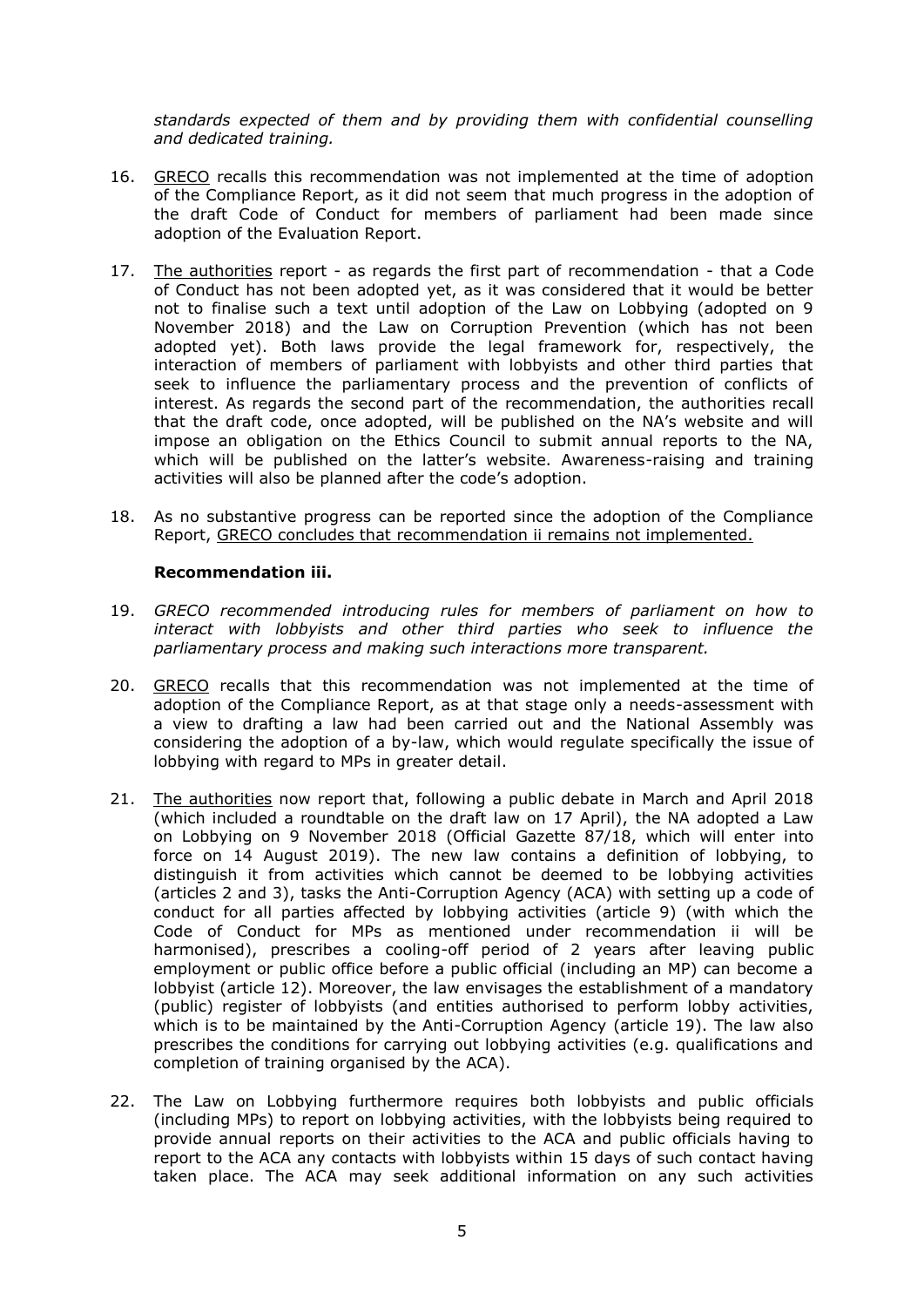(including the lobbying contract), may initiate disciplinary proceedings against the public official in question for non- or untimely disclosure of pertinent information on contacts with lobbyists, and may impose sanctions (on the lobbied person or the responsible person in the lobbied entity in question) or request the court to initiate misdemeanour proceedings against on lobbyists and entities authorised to perform lobbying activities, as well as on natural and legal persons who have hired the lobbyists.

23. GRECO welcomes the adoption of the Law on Lobbying, which regulates lobbying activities in a comprehensive manner. The law has a clear potential for making interactions between MPs and lobbyists / other third parties who seek to influence the parliamentary process more transparent, as required by the recommendation. In this context, GRECO also looks forward to the development of a code of conduct for all parties affected by lobbying activities, which will undoubtedly facilitate the understanding and implementation of the law. Pending the entry into force of this law, GRECO can however not yet say that this recommendation has been fully implemented.

#### 24. GRECO concludes that recommendation iii has been partly implemented.

*Corruption prevention in respect of judges*

#### **Recommendation iv.**

- 25. *GRECO recommended (i) changing the composition of the High Judicial Council, in particular by excluding the National Assembly from the election of its members, providing that at least half its members are judges elected by their peers and abolishing the ex officio membership of representatives of the executive and legislative powers; (ii) taking appropriate measures to further develop the role of the High Judicial Council as a genuine self-governing body which acts in a proactive and transparent manner.*
- 26. GRECO recalls that this recommendation was partly implemented at the time of adoption of the Compliance Report. As regards the first part of the recommendation, GRECO concluded that no change had occurred in the institutional set-up for the High Judicial Council (HJC) and the concerns expressed in the Evaluation Report remained valid. As regards the second part of the recommendation, GRECO welcomed the various measures<sup>5</sup> reported and considered these to be appropriate responses to the concerns it had expressed in the Evaluation Report. It found, however, that a practice needed to be established and further developed within the HJC for transparent and pro-active action, as a genuine self-governing body, and therefore concluded that this part of the recommendation was partly implemented.
- 27. The authorities state that, as explained in the Evaluation Report and subsequent Compliance Report, implementation of the first part of the recommendation requires amendments to the Constitution. The final draft proposal to amend the Constitution (which has, as indicated above, been submitted to Parliament) envisages substantial changes to the composition of the High Judicial Council. According to this proposal, which as mentioned has been subject to a Venice

<sup>5</sup> The authorities reported *inter alia* on amendments to the Law on the HJC (of 21 December 2015) providing for public sittings of the HJC, reasoning of decisions and publication of the HJC's decisions on its website; an amendment to the HJC's Rules of Procedure to provide for a procedure in case of undue political influence on the judiciary, including an obligation to issue public statements (in response to GRECO's concern that judges are left on their own in case of public pressure); an amendment to the Law on the Organisation of Courts which changed the deadline for transferring budgetary jurisdiction from the Ministry of Justice to the HJC to 1 January 2018 (to address GRECO's suggestion on a separate budget for the judiciary).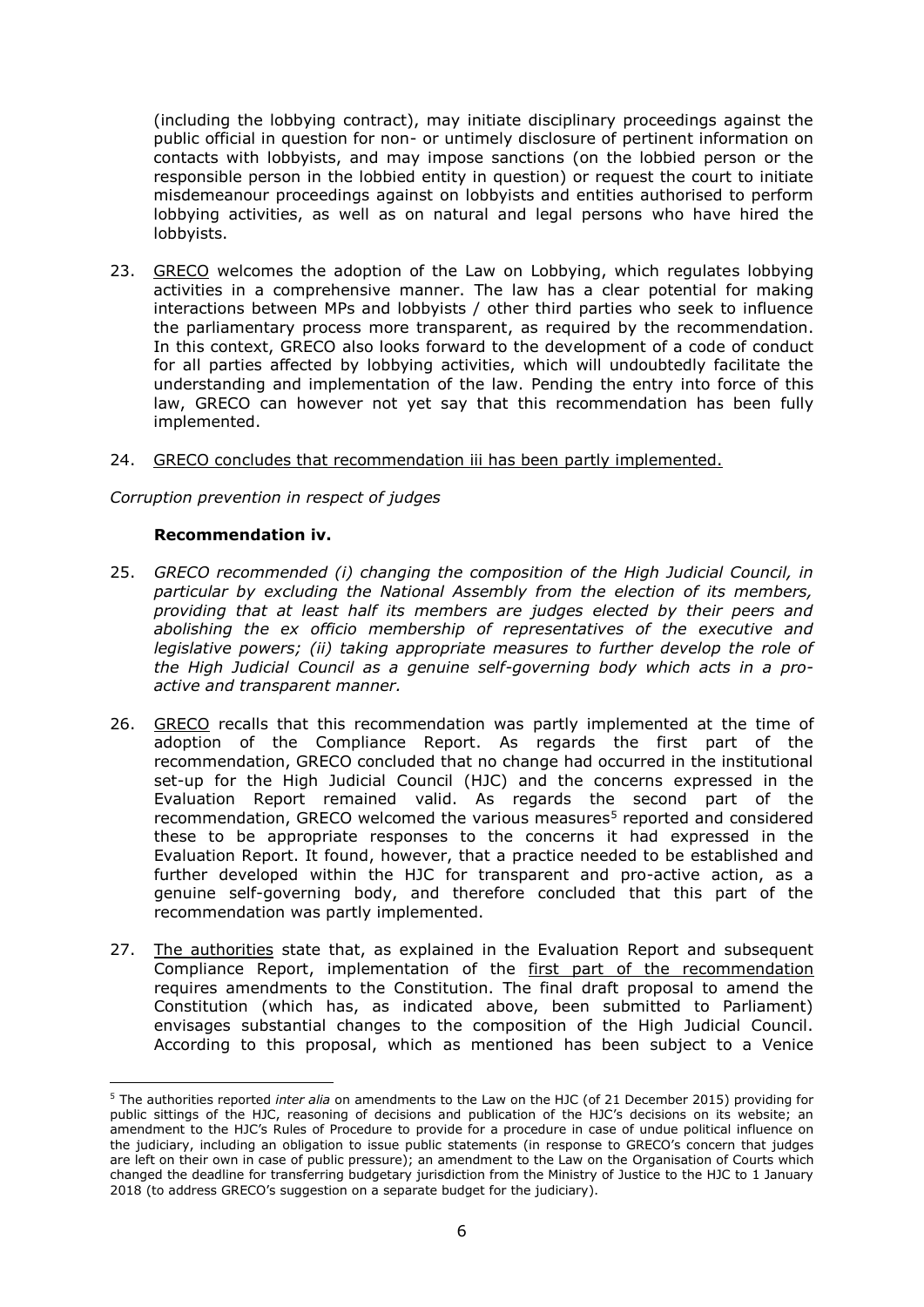Commission opinion and has subsequently undergone further changes (which were then accorded to be in conformity with the prior Venice Commission opinion) 6 , the HJC is to be composed of 10 members, of whom five are judges elected by their peers (for which it is provided that equal representation of all levels of the judiciary is to be taken into account), and the other five are prominent lawyers elected by the NA. The NA will thus be excluded from electing the judge-members of the High Judicial Council and the *ex officio* membership of representatives of the executive and legislative powers will be abolished.

- 28. As regards the second part of the recommendation, the authorities mention that the Rules of Procedure of the HJC were again amended on 17 January 2018, providing *inter alia* that all interested parties can attend interviews for the first election to a judicial function (subject to the number of available seats) and that the interviews will be recorded. Furthermore, in accordance with the new Rulebook on the programme and manner of sitting examinations (on evaluating candidates' expertise and competences in the first election to a judicial function), the list of candidates and the grades they achieved will be made public on the official website of the HJC, ensuring transparency of the work of the HJC throughout the selection process. Moreover, following up on the earlier reported established procedure for "undue influence on the judiciary", in the period February-July 2018 since GRECO's Compliance Report the HJC has issued public statements on eight occasions condemning various statements by politicians and other developments with a bearing on individual cases, judges or the judiciary as a whole.
- 29. Finally, as regards the earlier-mentioned amendment to the Law on the Organisation of Courts (which set out the deadline for transferring the remaining budgetary jurisdiction from the Ministry of Justice to the HJC to 1 January 2018, which in turn was postponed by the NA to 1 January 2020), in October 2018 the Constitutional Court has declared the provision in question unconstitutional, finding that there was no legal basis for the remaining competencies of the Ministry of Justice to be taken over or abolished. <sup>7</sup> Nevertheless, the HJC remains responsible for proposing to the Ministry of Finance directly the part of the budget intended for the operation of courts as well as allocating and overseeing the spending of these budgetary funds.<sup>8</sup> In order to strengthen the role of the HJC in the preparation of the budget, draft Amendment XIII to the Constitution provides that the HJC shall "propose the budgetary funds for the work of the High Judicial Council and the work of courts and autonomously dispose of these funds".
- 30. GRECO takes note of the information provided. As regards the first part of the recommendation, GRECO welcomes the constitutional reform process currently underway (noting at the same time however the rather acrimonious consultation process, see further on this in paragraph 98 below). It considers that the draft constitutional amendments on the composition of the HJC would represent, if adopted as foreseen, a considerable improvement upon the current situation, in particular that half of the members of the HJC would then be judges elected by their peers and the *ex officio* membership of representatives of the executive and

<sup>6</sup> See footnote 1 above.

<sup>7</sup> In its decision no. IУз-34/2016, the Constitutional Court declared Article 32 of the Law on the Organisation of Courts (by which the budgetary jurisdiction was to be transferred to the HJC) to be null and void, stating that this article "has artificially created the purported 'invisible norm' by which certain competences of the Minister of Justice were amended or altogether abolished although these competences of the Ministry remain unaltered by other [material] provisions regulating the jurisdiction and competences of the Ministry of Justice and HJC within the Law on the Organisation of Courts itself".

<sup>8</sup> Apart from salaries of judges (which falls directly within the budgetary competence of the HJC), the authorities explain that the HJC proposes the necessary budget for the costs of expert witnesses and interpreters during court proceedings; costs of defence attorneys; costs incurred for trials within a reasonable time; the costs of compensation for damages in the proceedings for unlawful deprivation of liberty in criminal proceedings; the costs of compensation of damages based on Constitutional Court decisions; as well as costs of compensation for damages based on the judgments of the European Court of Human Rights.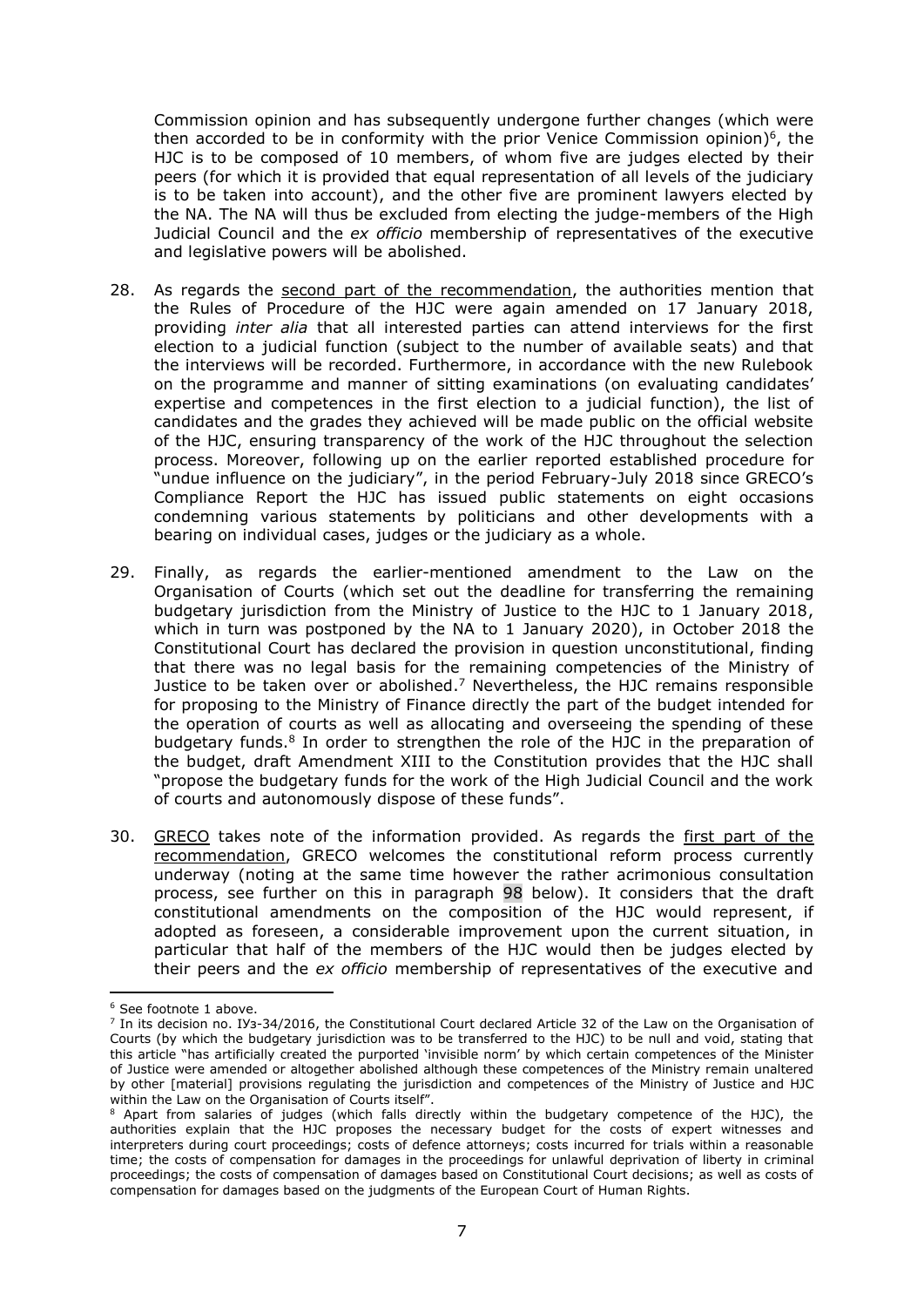legislative powers would be abolished. Nevertheless, GRECO's recommendation also calls for the complete exclusion of the NA from the election of the members of the HJC (and not just from electing the judge-members as it is proposed now), as the government has also committed itself to in its own National Justice Reform Strategy and Action Plan for Chapter 23. <sup>9</sup> However, as in any case the constitutional amendments have not been adopted yet, GRECO can only consider this part of the recommendation to be partly implemented.

- 31. As regards the second part of the recommendation, GRECO welcomes the further measures that have been taken. GRECO recognises that building the capacity of the HJC as a self-governing body will require time and a practice to be developed, also given that the transfer of the remaining budgetary and administrative authority from the Ministry of Justice to the HJC has been delayed. GRECO accepts that appropriate measures have been and continue to be taken, in line with the requirements of the recommendation, but also notes that the process is on-going. GRECO therefore requests the Serbian authorities to keep it informed of further progress in this respect, also in relation to the budgetary autonomy of the HJC. GRECO considers this part of the recommendation to remain partly implemented for the time being.
- 32. GRECO concludes that recommendation iv remains partly implemented.

#### **Recommendation v.**

- 33. *GRECO recommended reforming the procedures for the recruitment and promotion of judges and court presidents, in particular by excluding the National Assembly from the process, ensuring that decisions are made on the basis of clear and objective criteria, in a transparent manner and that positions of court presidents are occupied on an acting basis only for short periods of time.*
- 34. GRECO recalls that this recommendation had been partly implemented at the time of adoption of the Compliance Report. GRECO welcomed the steps taken to improve the objectivity and transparency of the procedures for the recruitment of judges and court presidents, particularly the introduction of an examination for beginning of career posts, the adoption of rulebooks<sup>10</sup> by the HJC containing objective criteria and the on-going selection process of a number of court presidents. However, it considered that the HJC did not appear to be bound by the results obtained by the candidates in the selection procedure nor that it had to motivate its decision when it proposed a different candidate for appointment than the one who received the highest score. There were thus still possibilities for bias in the recruitment and promotion of judges. Above all, GRECO considered the work on amending the Constitution, which is necessary in order to exclude the involvement of the National Assembly in the process of appointing judges, was at its very beginning.
- 35. The authorities now report that abovementioned draft amendments to the Constitution will provide that "the High Judicial Council shall elect and dismiss the President of the Supreme Court of Serbia and the presidents of other courts; elect

[https://www.mpravde.gov.rs/en/vest/3394/the-national-judicial-reform-strategy-for-the-period-2013-2018-](https://www.mpravde.gov.rs/en/vest/3394/the-national-judicial-reform-strategy-for-the-period-2013-2018-.php)

<https://mpravde.gov.rs/files/Action%20plan%20Ch%2023.pdf>

 $\overline{a}$ <sup>9</sup> See the National Judicial Reform Strategy of Serbia (2013-2018), ad adopted in 2013, which calls for the exclusion of the NA from the process of electing members of the HJC:

[<sup>.</sup>php](https://www.mpravde.gov.rs/en/vest/3394/the-national-judicial-reform-strategy-for-the-period-2013-2018-.php) and the Action Plan for Chapter 23 which says that the that there should be no "involvement of the National Assembly (unless solely declaratory), see:

<sup>&</sup>lt;sup>10</sup> These rulebooks, adopted by the HJC on 15 November and 29 March 2016, concerned (i) criteria for the evaluation of qualifications, competence and worthiness of candidates for judicial positions to be elected for the first time; (ii) (criteria for evaluation of qualifications, competence and worthiness of judges for permanent judicial positions at the second or higher court and criteria for nomination of court presidents and (iii) criteria, standards, procedures and competent authorities for the assessment of the work of judicial assistants.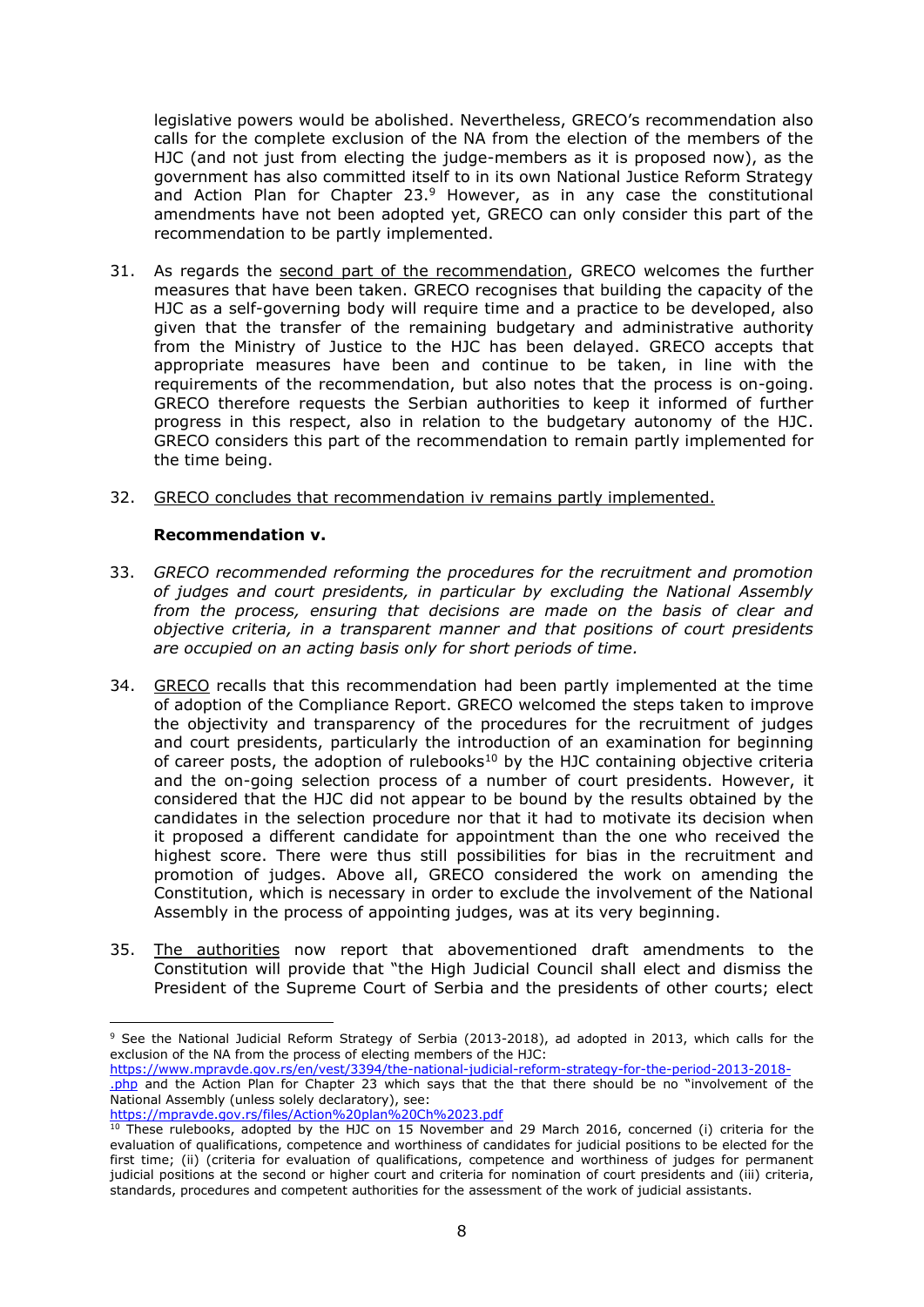judges and lay judges and decide on the termination of their tenure (…)" (Constitutional Amendment XIII). Once the constitutional amendments have been adopted, the National Assembly would be thus excluded from this process. Furthermore, Amendment VII to the Constitution will provide that the Judicial Academy will be the gatekeeper and single entry point to a judicial function, thus eliminating any possible bias in the recruitment of judges (which had been previously expressed as a concern by GRECO). This article was introduced in the draft constitutional amendments on recommendation of the Venice Commission, which stated that it "would be advisable to protect the Academy from possible undue influence by providing it with a firm status within the Constitution".<sup>11</sup>

- 36. Furthermore, the authorities emphasise the importance of the adopted Rulebooks, which have been mentioned in the Compliance Report, in ensuring that clear, impartial and merit-based procedures for the recruitment and promotion of judges and court presidents are now in place. In addition, on 17 January 2018, the HJC adopted a new Rulebook on the programme and manner of sitting examinations, which has introduced another step in the recruitment of judges, namely a written assessment (in the form of a test and a case study). The authorities indicate the grade obtained in this written assessment is the prevailing criterion for nominating a candidate to the NA. 12
- 37. Moreover, as regards transparency, the HJC's nomination of a candidate judge to the NA (with the candidate's name, curriculum vitae and final assessment grade) is published on the HJC's website. Decisions of the HJC regarding the selection of judges to permanent judicial positions at the second or higher courts must be reasoned (based on the criteria outlined in the HJC's Rules of Procedure) and published in the Official Gazette.
- 38. Finally, as regards the final part of the recommendation, the authorities indicate that when a court president moves to another judicial post, there shall be an acting court president until a new court president is elected. The open competition for election of a court president will be announced immediately, in order to ensure that these positions are occupied on an acting basis only for a short period of time.
- 39. GRECO welcomes the constitutional amendments foreseeing the exclusion of the NA in the process of appointing and promoting judges and court presidents, but given that these amendments have not been adopted yet, GRECO cannot consider this part of the recommendation as more than partly implemented. In this context, it also considers that for the recruitment of judges in future much will depend on the method of selection of entry into the Judicial Academy and possible influence over this process. Furthermore, GRECO notes that the establishment of criteria (as reported at the time of the Compliance Report) appear now to be complemented by a Rulebook binding the HJC to propose the candidate for appointment who receives the highest score and with some measures foreseeing more transparency in the appointment and promotion procedures, which – even though for court presidents this may fall short of the procedure proposed in the Evaluation Report – is to be welcomed. Finally, as regards the issue of acting court presidents, from the information provided it cannot be deduced that any real changes have now been implemented to ensure that the positions of court presidents are occupied on an acting basis only for short periods of time.
- 40. GRECO concludes that recommendation v remains partly implemented.

 $\overline{\phantom{a}}$ <sup>11</sup> See footnote 1, para. 42.

<sup>&</sup>lt;sup>12</sup> The authorities furthermore indicate that in addition the evaluation of the work of candidates coming from the ranks of judicial assistants is being taken into account, as well as previous working experience following the bar exam, the need not to discriminate and to ensure a balanced representation of national minorities (and minority language skills).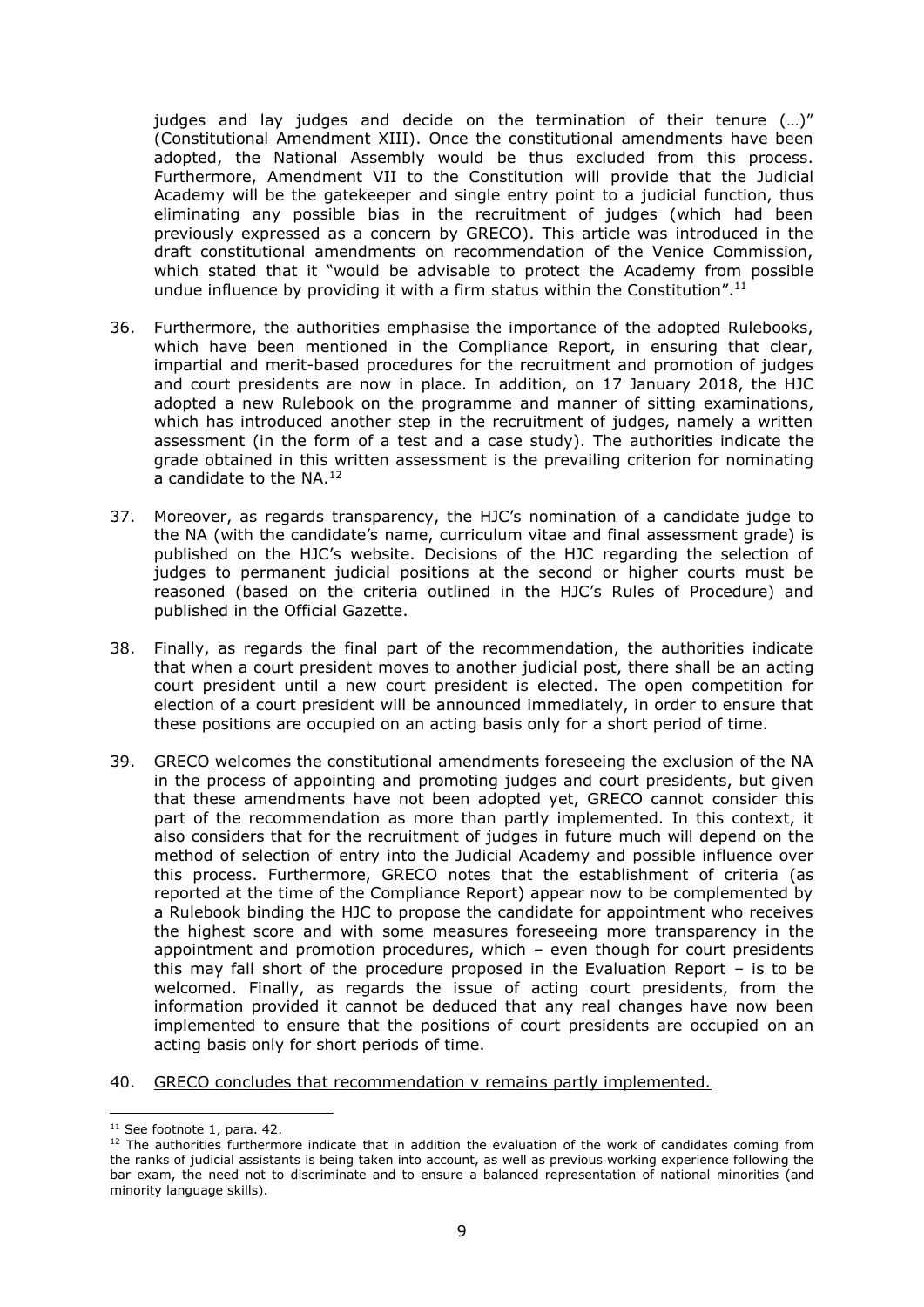#### **Recommendation vi.**

- 41. *GRECO recommended that the system of appraisal of judges' performance be reviewed (i) by introducing more qualitative criteria and (ii) by abolishing the rule that unsatisfactory evaluation results systematically lead to dismissal of the judges concerned.*
- 42. GRECO recalls that this recommendation had not been implemented at the time of adoption of the Compliance Report. It acknowledged the efforts undertaken by the Serbian authorities to put a sound system of appraisal of judges' performance in place, but considered that the information provided only offered further explanation of the evaluation system as outlined in the Evaluation Report and that no more than intentional steps towards implementation of the recommendation had been undertaken. GRECO considered the criteria reported to be clearly of a quantitative nature and found that the proposal by the HJC to amend the Law on Judges (so that a negative evaluation of judges would not give rise to grounds for dismissal) had not led to any changes yet.
- 43. The authorities now recall as regards the first part of the recommendation that the Rulebook on the criteria, standards, procedures and competent authorities for evaluating the work of judges and court presidents provides for both qualitative and quantitative criteria. The qualitative criteria area assessed as a percentage of the decisions set aside in relation to the total number of decisions made in the assessed period, whereas the quantitative criteria include the number of completed cases by a judge per month as compared to the expected monthly norm. While these criteria themselves have not changed, a case weighing methodology system was adopted in May 2017, which establishes that the Commission for the evaluation of the work of judges and court president must pay attention to the difficulty of the particular case (in terms of accuracy and clarity, procedural steps, argumentation and legal reasoning). Results of this case weighing formula will be available when the system is fully operational and implemented in all courts.
- 44. As regards the second part of the recommendation, as also mentioned in the Compliance Report, the authorities dispute GRECO's statement that unsatisfactory results systematically lead to dismissal of the judges concerned. According to the Law on Courts, unprofessional performance of judicial functions, which is conditioned by the judge receiving an "unsatisfactory performance" mark, constitutes merely a possible reason for dismissal. The Rulebook on evaluation provides that a judge whose performance is assessed as "unsatisfactory" is referred for mandatory training. The authorities point in this respect also to the very low percentage of assessments resulting in the mark "unsatisfactory performance" (namely 0.26% of all evaluations in the period January to 21 August 2018<sup>13</sup>), noting that this cannot be regarded as a significant risk.
- 45. In the meantime, a draft Constitutional Amendment VIII is foreseen which provides that: "A judge may also be dismissed due to the incompetence if, in a significant number of cases, she or he clearly does not meet the benchmarks of satisfactory performance prescribed by Law, as evaluated by the High Judicial Council".<sup>14</sup>

<sup>&</sup>lt;sup>13</sup> 12 out of 294 regular evaluations resulted in first instance in an evaluation of "unsatisfactory performance" of the judicial function. This assessment was only upheld on appeal in 1 out of the 12 cases following a decision by the Supreme Court Commission (with the other 11 being changed to "outstandingly successful" in 7 cases and "successful" in 4 cases). In none of the 88 extraordinary evaluations was the assessment "unsatisfactory" performance of the judicial function.

<sup>&</sup>lt;sup>14</sup> This amendment was drafted following the above-mentioned Venice Commission Opinion which found it to be "important that more detail be provided in the draft amendments regarding disciplinary responsibility and dismissal. The use of vague terminology such as 'incompetence' without further specification should be avoided and therefore taken out.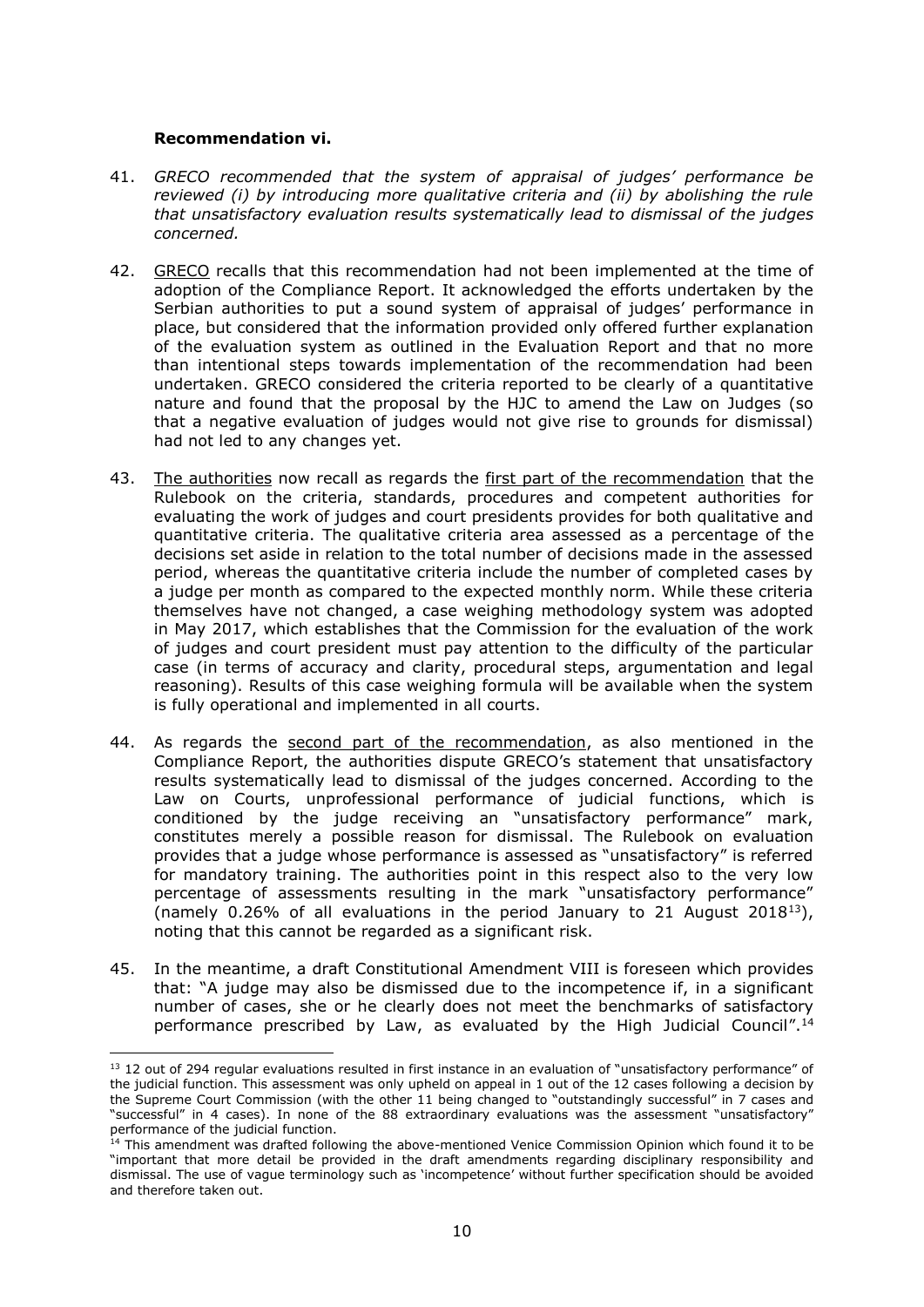According to the authorities, amendments to the Law on Judges will follow the adoption of the amendments to the Constitution.

- 46. GRECO takes note of the information provided. As regards the first part of the recommendation, it maintains its previous position that the criteria reported are of a quantitative nature and it can therefore not consider this part of the recommendation to have been fully addressed. As regards the second part of the recommendation, it welcomes the information provided showing that the evaluation mark "unsatisfactory performance" is not really an issue in practice. GRECO does, however, also note the high number of extremely positive evaluation marks in the form of "outstandingly successful performances"<sup>15</sup> (which in itself may point to deficiencies in the evaluation process). GRECO is ready to concede that the mark "unsatisfactory performance" would not systematically lead to dismissal (even if Article 62 of the Law on Judges seems to suggest otherwise). It is nevertheless pleased that this issue will be further addressed in the constitutional reform process, leading to corresponding changes to the Law on Judges. Pending these amendments, it considers this part of the recommendation to have been partly implemented.
- 47. GRECO concludes that recommendation vi has been partly implemented.

#### **Recommendation vii.**

- 48. *GRECO recommended (i) that the Code of Ethics for judges be communicated effectively to all judges and complemented by further written guidance on ethical questions – including explanations, interpretative guidance and practical examples – and regularly updated; (ii) that dedicated training of a practice-oriented nature*  and confidential counselling within the judiciary be provided for all categories of *judges.*
- 49. GRECO recalls that this recommendation had been partly implemented at the time of adoption of the Compliance Report. As regards the first part of the recommendation, it found that no measures had been taken to respond directly to the concerns expressed in the Evaluation Report. As regards the second part of the recommendation, it considered that the training programme for judges seemed appropriate (and that the analysis of the decisions in disciplinary proceedings could have some educational value if they were to be adequately disseminated and used during training). However, since no confidential counselling system had been put in place it could only conclude that this part of the recommendation had been party implemented.
- 50. The authorities now report concerning the first part of the recommendation that, on 4 September 2018, the HJC adopted new Rules of Procedure for the Ethics Committee (a working body of the HJC). These new rules *inter alia* task the Ethics Committee with monitoring compliance with the Code of Ethics for judges, providing written guidance with practical examples and recommendations, explanations and interpretations of actual or presumed violations of the Code, proposing necessary amendments to the Code and providing clarification on any provision of the Code that is found to be vague or confusing. Furthermore, as regards GRECO's concern that a lack of awareness persists on the existence of the Code of Ethics despite it being available on the HJC's website, the Ethics Committee shall undertake the necessary measures, through judicial training programmes developed in co-operation with the Judicial Academy and interactions with

 $\overline{\phantom{a}}$ <sup>15</sup> 278 out of 294 regular evaluations resulted in first instance in an evaluation of "outstandingly successful" performance of judicial functions, which rose to a further 285 out of 294 cases on appeal, and in 86 out of 88 extraordinary evaluations the mark "outstandingly successful" was given.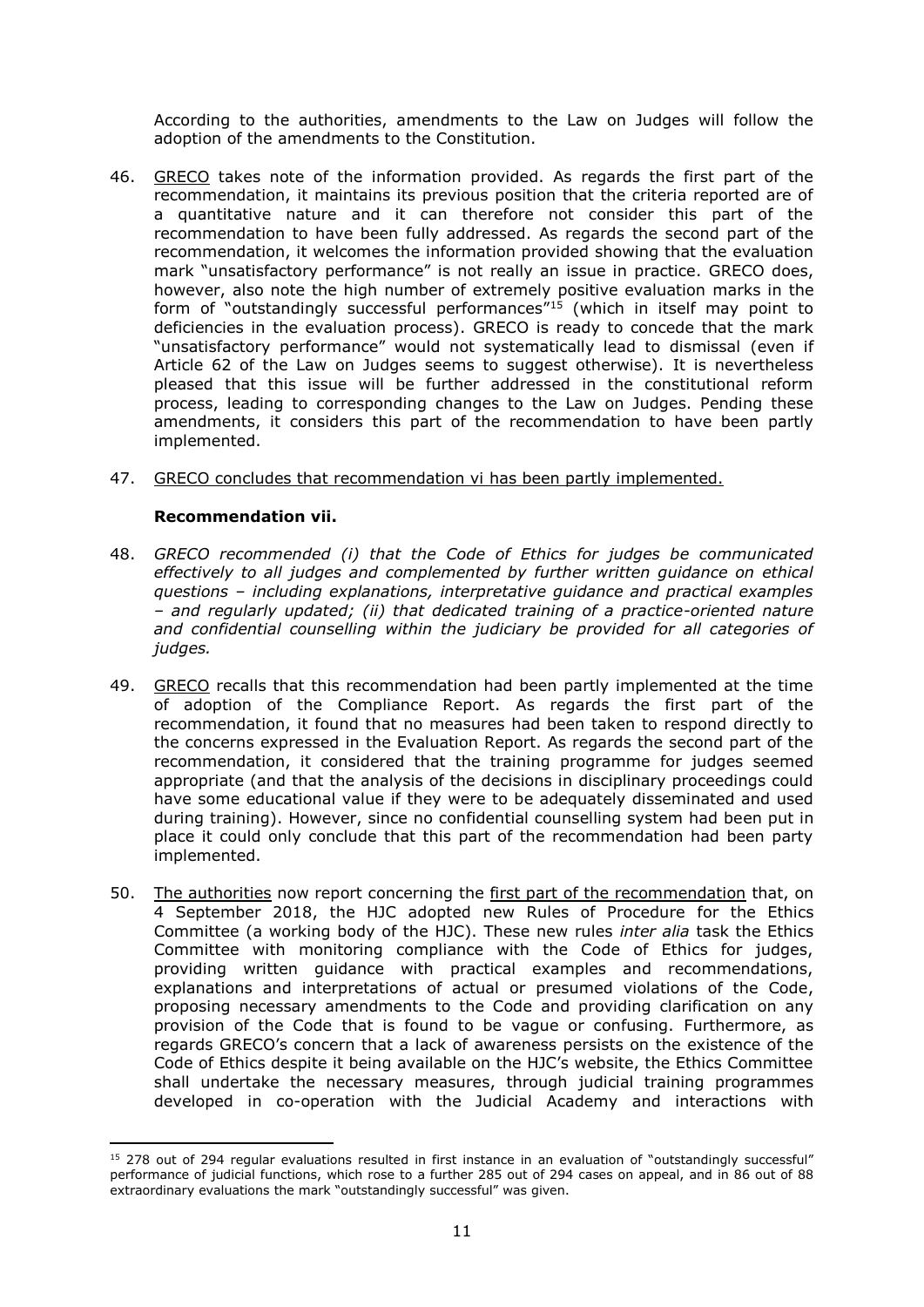individual judges, to raise awareness amongst judges of the existence and requirements of the Code.

- 51. As regards the second part of the recommendation, concerning the part of the recommendation dealing with confidential counselling which had been considered not-implemented at the time of the Compliance Report, the authorities outline that according to the new Rules of Procedure the Ethics Committee's competences include the provision of confidential counselling on ethical dilemmas. Confidential counselling is available to all judges upon their request and will be provided by members of the Ethics Committee. The authorities indicate that given the introduction of complete confidentiality, it is expected that confidential counselling will be used more frequently by judges than the conclusions issued publicly by the HJC on ethical issues.
- 52. GRECO welcomes, as regards the first part of the recommendation, that the Ethics Committee has been given the mandate to provide further written guidance on ethical questions, make proposals for updates of the Code and will raise awareness of the Code to all judges. As these measures are still to be done (and no written guidance, updates of the Code or awareness-raising activities have yet been carried out), GRECO cannot consider this part of the recommendation to have been even partly implemented. As regards the remaining element of the second part of the recommendation, it agrees that giving the Ethics Committee also the mandate to carry out confidential counselling is a step forward, even if GRECO has a strong preference (as outlined in the Evaluation Report) for establishing such a mechanism outside the HJC. As so far the Ethics Committee has only been given a mandate and a concrete mechanism for the provision of confidential counselling is not fully operational yet, GRECO considers this part of the recommendation to be partly implemented.

#### 53. GRECO concludes that recommendation vii has been partly implemented.

*Corruption prevention in respect of prosecutors*

#### **Recommendation viii.**

- 54. *GRECO recommended (i) changing the composition of the State Prosecutorial Council (SPC), in particular by excluding the National Assembly from the election of its members, providing that a substantial proportion of its members are prosecutors elected by their peers and by abolishing the ex officio membership of representatives of the executive and legislative powers; (ii) taking appropriate measures to strengthen the role of the SPC as a genuine self-governing body which acts in a pro-active and transparent manner.*
- 55. GRECO recalls that this recommendation had been partly implemented at the time of adoption of the Compliance Report. The first part of the recommendation was awaiting the constitutional reform necessary to implement it. Concerning the second part of the recommendation, GRECO found the various measures<sup>16</sup> reported to be appropriate responses to the concerns as expressed in the Evaluation Report, and looked forward to assessing progress in its next report, particularly as regards

<sup>&</sup>lt;sup>16</sup> Measures reported included the elaboration of a multi-year strategic plan, various capacity-building activities, amendments to the law on the State Prosecutorial Council (SPC) providing for publicity of the sessions and acts of the SPC via its website, amendments to the rules of procedure of the SPC (as regards public response of the SPC in case of political interference in the work of public prosecutors, specification and standardisation of operational working procedures and improvement of the efficiency of the SPC), the setting up of *inter alia* the Commissioner for autonomy in cases of political and other undue influence and raising awareness on the existence of this Commissioner.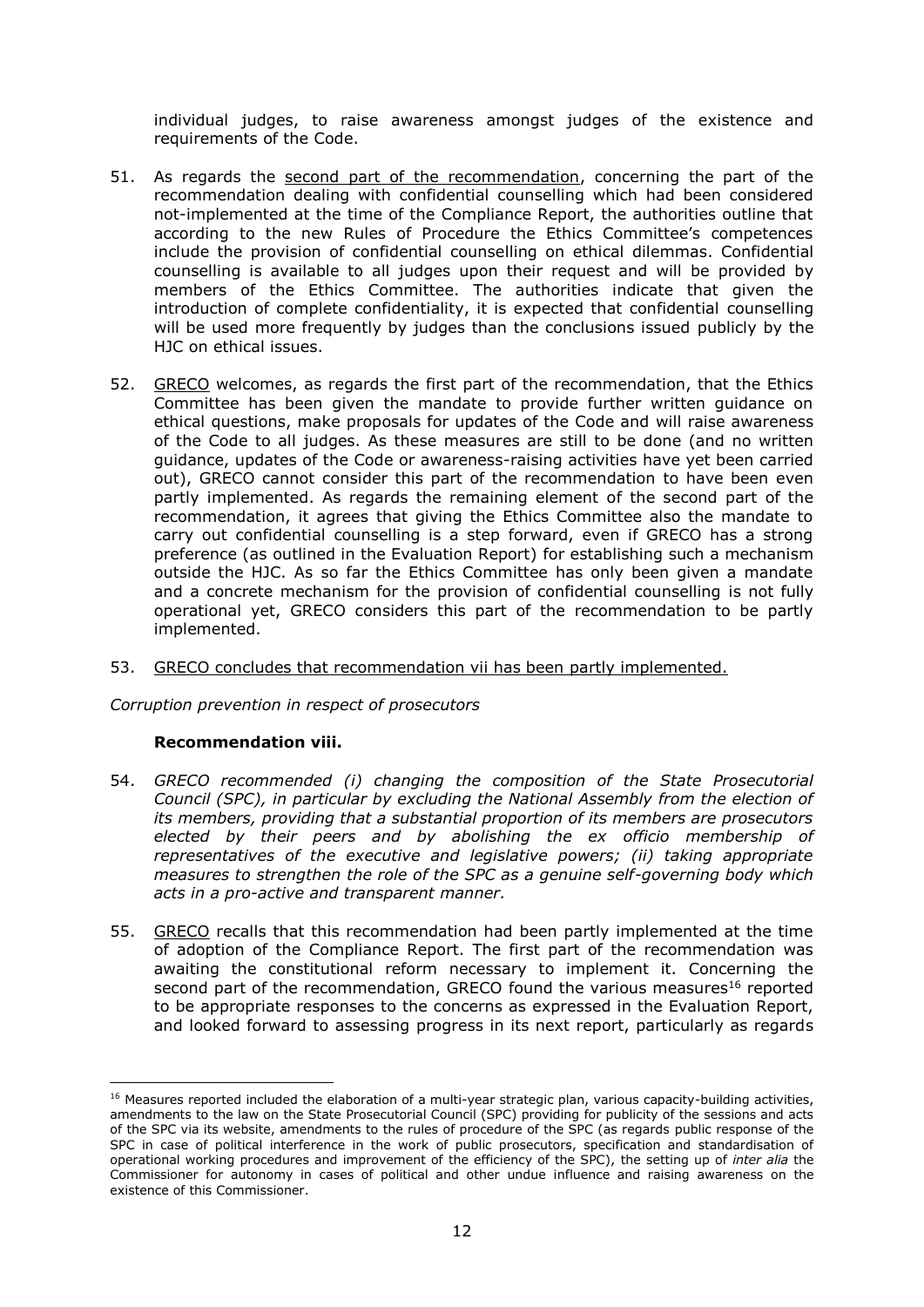the establishment of a practice for transparent and proactive action of the SPC as a self-governing body.

- 56. The authorities now report as regards the first part of the recommendation that the abovementioned amendments to the Constitution envisage the new High Prosecutorial Council (HPC, the changed name of the SPC) to be composed of ten members, of which four members are (deputy) public prosecutors equally representing all levels of the prosecution service (elected by their peers) and four prominent lawyers (elected by the NA), with additionally the Supreme Public Prosecutor and Minister in charge of the judiciary as *ex officio* members.
- 57. As regards the second part of the recommendation, the authorities recall the amended Rules of Procedure, the multi-year strategic plan and the establishment of the Commissioner for autonomy in cases of political and other undue influence.<sup>17</sup> In the course of 2017 and 2018, the aforementioned Commissioner issued eight opinions and one recommendation on allegations of political pressure exerted on public prosecutors and initiatives undertaken to assess the vulnerability of the autonomy and integrity of deputy public prosecutors. In addition, in the same period, eight workshops were held for around 180 prosecutors on how to report undue influence in their work.<sup>18</sup> Finally, the authorities report on various working groups set up by the SPC (i.e. on monitoring judicial laws, on educational programmes and on amending rules on disciplinary proceedings), the first ever annual work plan for 2018 adopted on the basis of the aforementioned multi-year strategic plan, the proposal for the human resource organisation plan for 2018, the Rulebook on internal organisation and job classification adopted by the SPC and the increase by the SPC in the number of positions of deputy prosecutors to 780 positions (which presented an increase of 14% of the total number of deputy public prosecutors in Serbia), the competitions organised by the SPC to fill these positions and the so-called "Functional Review" of the prosecution system, conducted by the Multi-Donor Trust Fund, which is currently underway.
- 58. As regards the first part of the recommendation, GRECO considers the draft constitutional amendments envisaging that the NA elects four out of the ten members of the SPC to represent a vast improvement to the current situation (in which the NA elects eight out of the 11 members, with the others being *ex officio* members), especially considering that the NA will no longer be responsible for the appointment of deputy prosecutors and public prosecutors (see under the next recommendation below). However, it does note that the amendments fall short of the requirements of the recommendation and of the government's own commitments as outlined in its National Justice Reform Strategy and Action Plan for Chapter 23, which call for the exclusion of the NA in electing members of the SPC.<sup>19</sup> Furthermore, GRECO notes that only four prosecutors out of ten members of the SPC are to be elected by their peers and that the *ex officio* membership of the executive power will remain in place (even if the *ex officio* membership of the legislature will be abolished, which is to be welcomed). As in any case the

[https://www.mpravde.gov.rs/en/vest/3394/the-national-judicial-reform-strategy-for-the-period-2013-2018-](https://www.mpravde.gov.rs/en/vest/3394/the-national-judicial-reform-strategy-for-the-period-2013-2018-.php) [.php](https://www.mpravde.gov.rs/en/vest/3394/the-national-judicial-reform-strategy-for-the-period-2013-2018-.php) and the Action Plan for Chapter 23 which says that the that there should be no "involvement of the National Assembly (unless solely declaratory)", see:

<sup>17</sup> It is recalled that the Commissioner is *inter alia* authorised to point out acts and/or omissions, which endanger the autonomy and integrity of the prosecution service, propose measures to the Council to strengthen the autonomy and integrity and inform the Council and the public about the existence of political or other undue influence on the work of the public prosecution.

<sup>&</sup>lt;sup>18</sup> These workshops were organised by the EU / Council of Europe Horizontal Facility Programme "Strengthening Legal Guarantees for Independent and Impartial Tribunals".

<sup>&</sup>lt;sup>19</sup> See the National Judicial Reform Strategy of Serbia (2013-2018), ad adopted in 2013, which calls for the exclusion of the NA from the process of electing members of the SPC: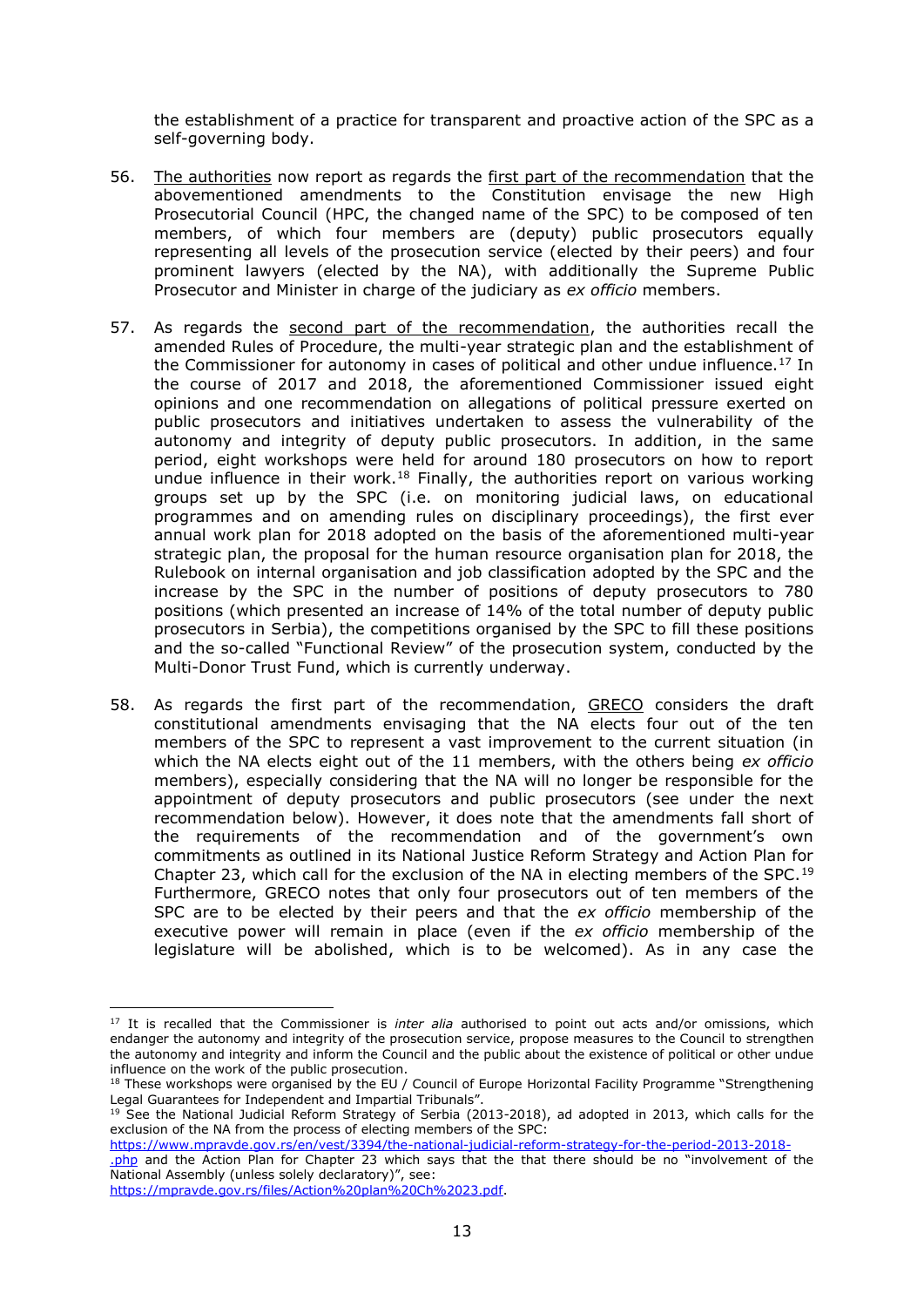constitutional amendments have not been adopted yet, GRECO can only consider this part of the recommendation to have been partly implemented.

- 59. As regards the second part of the recommendation, GRECO accepts that appropriate measures have been and continue to be taken, in line with the requirements of the recommendation, but also notes that the reform process has not been completed. GRECO encourages the SPC to keep enhancing its role (e.g. by continuing to improve the transparency in and communication on its work, including as regards the decisions on appointments as per the recommendation below, by acting upon the opinions of the Commissioner for autonomy in cases of political and other undue influence, by adopting rules of procedure for the work of the Commissioner, by swiftly filling vacancies in the prosecution service through open competitions, by continuing to enhance its capacities in the area of human resource and budgetary planning etc.) and to keep GRECO informed of further progress in this respect, also in light of the measures taken following the "Functional Review" of the prosecution service currently underway. GRECO also considers this part of the recommendation to have been partly implemented.
- 60. GRECO concludes that recommendation viii has been partly implemented.

#### **Recommendation ix.**

- 61. *GRECO recommended reforming the procedures for the recruitment and promotion of public prosecutors and deputy public prosecutors, in particular by excluding the National Assembly from the process, limiting the discretion of the government and ensuring that decisions are made on the basis of clear and objective criteria in a transparent manner and that positions of public prosecutors (i.e. heads of office) are occupied on an acting basis only for a short period of time.*
- 62. GRECO recalls that this recommendation was not implemented at the time of the adoption of the Compliance Report. While understanding that the pending constitutional reform prevented the implementation of some elements of the recommendation (notably the exclusion of the NA from the process), GRECO underlined that the criteria used by the SPC for the recruitment and promotion of public prosecutors and deputy public prosecutors remained unclear. Moreover, nothing indicated that the government's discretion in the process had been curbed, or that positions of public prosecutors (heads of offices) were being filled on a permanent basis.
- 63. The authorities now report that the draft Amendments to the Constitution (Constitutional Amendments XXII and XXIV) provides that deputy public prosecutors will be elected by the HPC for a life-time tenure and public prosecutors (i.e. heads of office) for a period of six years. With the exception of the selection of the Supreme Public Prosecutor (who is to be elected by a 3/5ths majority in the NA for also a six year period), the NA will in future be excluded from the process of recruiting and promoting public prosecutors and deputy public prosecutors and the government is no longer involved in this process.
- 64. Furthermore, in order to ensure that decisions are based on clear and objective selection rules and procedures, the draft Amendments to the Constitution foresee the Judicial Academy as a single entry point to prosecutorial functions (with it only being possible to elect persons as deputy public prosecutors for the first time if they have completed the training at the Judicial Academy). Pending the Constitutional Amendments, the SPC has made efforts to improve the election of deputy public prosecutors within the existing constitutional framework by adopting (on 7 September 2017) a new Rulebook for evaluation of qualifications, competence and worthiness of candidates during the procedure for nominating deputy public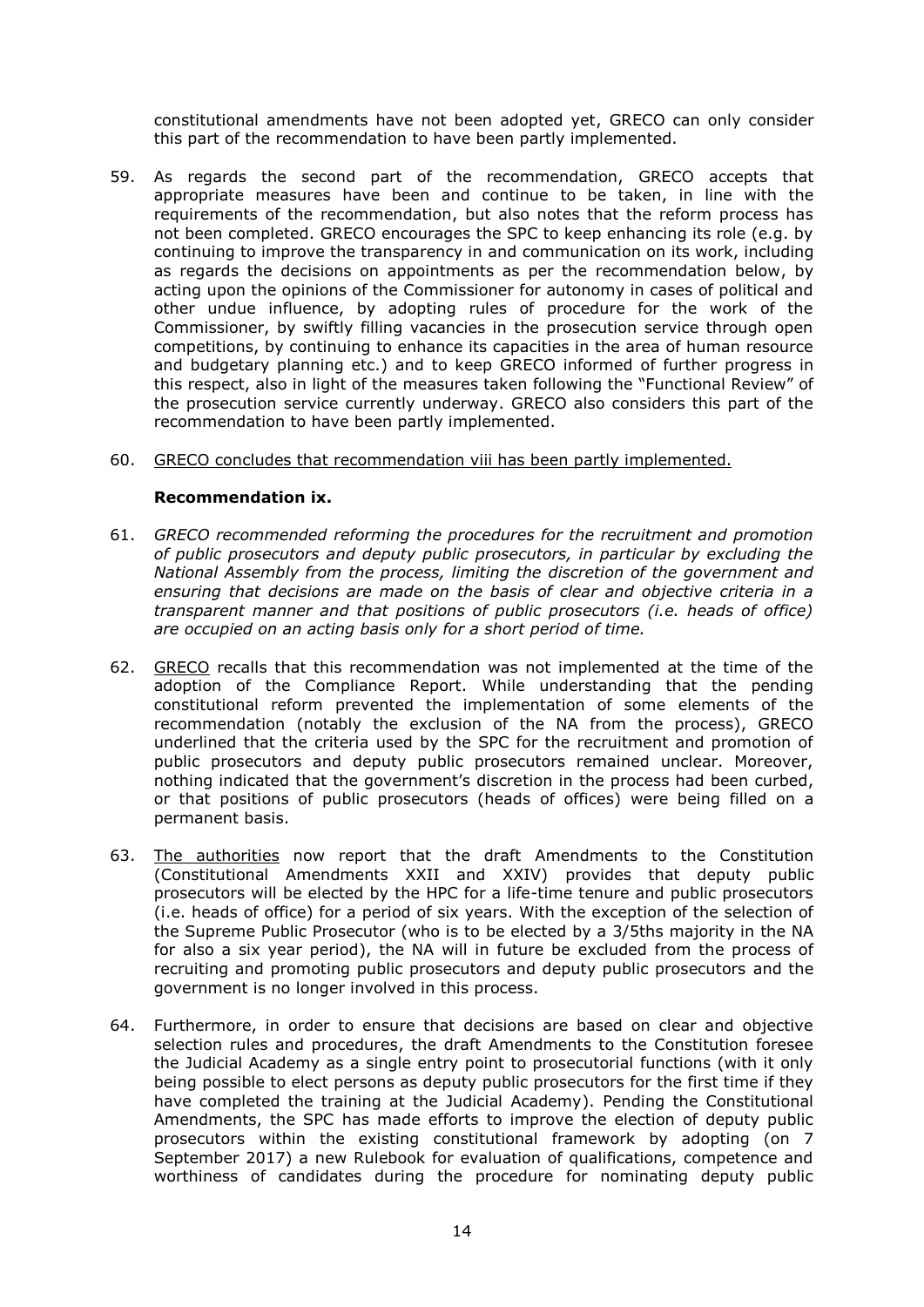prosecutors to first elections, which *inter alia* prescribes the procedure and content of the exam for the applicants (with the exception of alumni of the Judicial Academy and the scale for the grading of the results.

- 65. Moreover, the authorities report that all decisions made on the selection of deputy public prosecutors and public prosecutors are regularly published, including the ranking lists of candidates with the examination grades they have achieved and their performance evaluations.
- 66. Finally, it is reported that 19 out of 90 public prosecutors (i.e. heads of office) are currently occupying their positions on an acting basis. This appointment (on an acting basis) can last up to one year, which indicates that positions of public prosecutors are occupied on an acting basis only for a short period of time.
- 67. GRECO welcomes the draft constitutional amendments addressing part of the recommendation (as regards the exclusion of the NA and limiting the discretion of the government, although as regards this latter point GRECO notes that much of this will also depend on the influence over the process of selection at the Judicial Academy once it becomes the single entry point for the prosecution service). As these amendments have not been adopted yet, GRECO concludes that this part of the recommendation has been partly implemented. As regards the part of the recommendation on ensuring that decisions are made on the basis of clear and objective criteria in a transparent manner and that positions of public prosecutors are occupied on an acting basis only for a short period of time, GRECO notes that no new information has been provided (as the abovementioned Rulebook has already been mentioned in the Compliance Report, it seems to still be possible to promote deputy prosecutors even if they are not top-ranked nominees, without further reasoning having to be provided, and no real changes seems to have been implemented to ensure that the positions of heads of office are occupied on an acting basis only for short periods of time).
- 68. GRECO concludes that recommendation ix has been partly implemented.

#### **Recommendation x.**

- 69. *GRECO recommended that the system for appraising the performance of public prosecutors and deputy public prosecutors be reviewed (i) by revising the quantitative indicators and ensuring that evaluation criteria consist principally of qualitative indicators and (ii) by abolishing the rule that unsatisfactory evaluation results systematically lead to dismissal and ensuring that prosecutors have adequate possibilities to contribute to the evaluation process.*
- 70. GRECO recalls that this recommendation had been partly implemented at the time of adoption of the Compliance Report. It considered the first part of the recommendation not implemented, as no changes to the evaluation criteria, which rely heavily on quantitative benchmarks, had been reported. It considered the second part of the recommendation partly implemented, as it was satisfied with the additional clarifications provided by the authorities (even if no new developments had occurred since the adoption of the Evaluation Report) on the right of appeal of prosecutors against the result of an evaluation and the possibility to request a second instance evaluation, which provide for the possibility that prosecutors will be heard prior to the adoption of a final evaluation. In this context however, it also considered that giving prosecutors additional possibilities to contribute to their evaluation, for instance by commenting on a preliminary draft of being heard during the process, would be welcome. Further explanations of the authorities (*inter alia* that unsatisfactory performance remarks would not systematically lead to dismissal) did not fully dispel GRECO's concerns, and GRECO therefore welcomed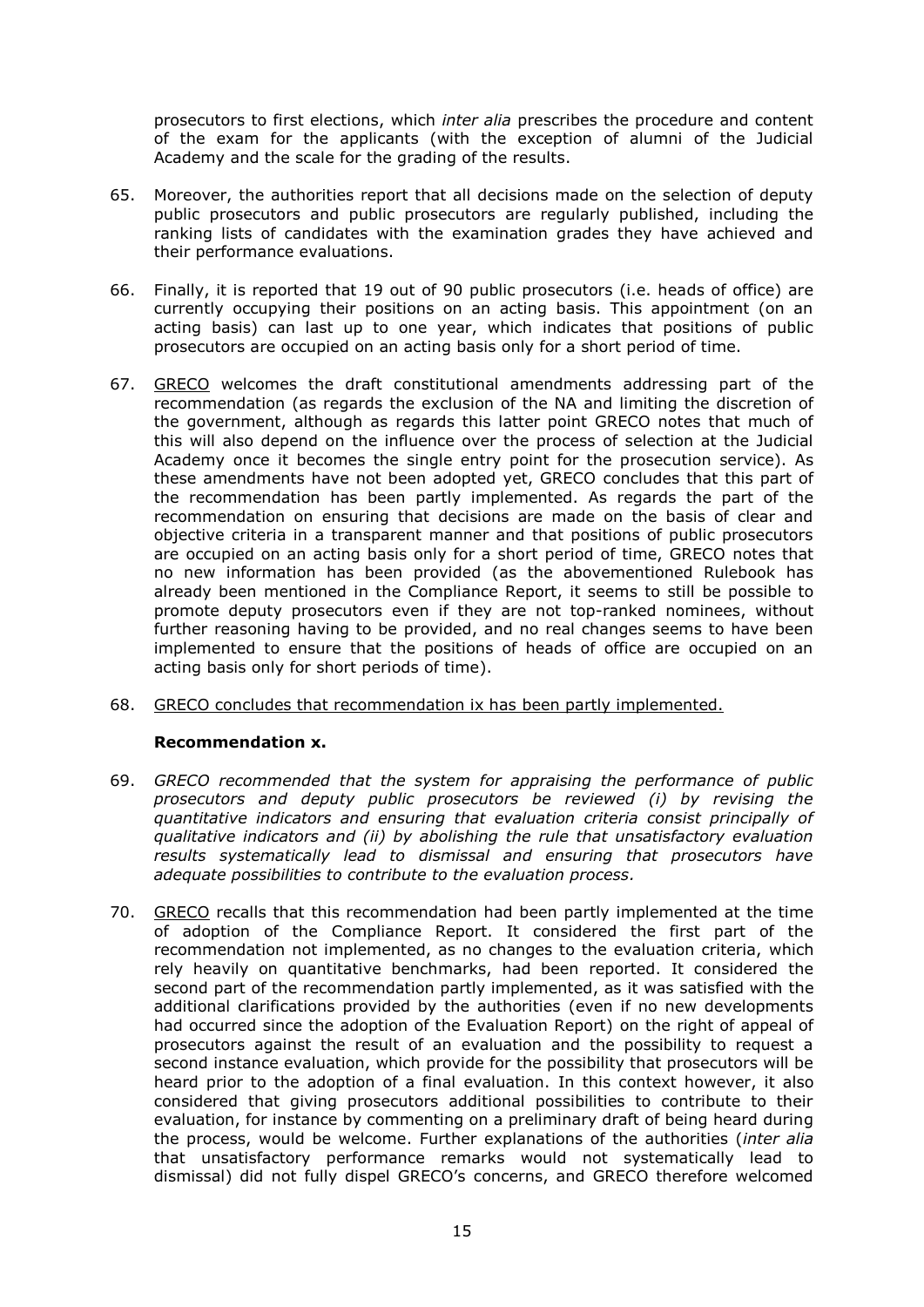the intention of the authorities to revise the Rulebook on performance evaluations, which reportedly would take GRECO's concerns into account.

- 71. The authorities now report as regards the first part of the recommendation that, at its session of 24 July 2018, the SCP decided to set up a working group for preparing draft amendments to the current Rulebook on performance evaluation criteria for public prosecutors and deputy public prosecutors, with a view to ensuring a higher degree of clarity, objectivity and uniformity of the appraisal system. The work of this group will go hand in hand with the constitutional amendments currently underway, to harmonise the Rulebook with the wording of (draft) Constitutional Amendment XXIV, which also has a bearing on the second part of the recommendation, stating that "a deputy public prosecutor may be dismissed due to incompetence if, in a significant number of cases, he or she clearly does not meet the benchmarks of satisfactory performance prescribed by law and evaluated by the High Prosecutorial Council", which thus imposes a higher burden of proof. The working group shall ensure that the new Rulebook will include qualitative evaluation criteria to assess the clear and persistent lack of quality of the work (as per the first part of the recommendation).
- 72. Further, as regards the second part of the recommendation, the authorities contest that unsatisfactory evaluation results systematically lead to dismissal. They explain that Article 92 of the Law on the Public Prosecution prescribes that an "incompetent performance" of prosecutorial functions would be a *possible* valid reason for dismissal. Article 93 in turn elaborates what is to be considered "incompetent performance" outlining that this is linked to an "unsatisfactory performance" mark in the evaluation of a prosecutor. Pursuant to Article 8 of the current Rulebook on the performance evaluation criteria, an "unsatisfactory performance" mark will first lead to a written warning, with the public prosecutor carrying out the evaluation being obliged to propose measures to remedy identified deficiencies in the work of the (deputy) prosecutor under evaluation. This usually includes a referral to mandatory training organised by the Judicial Academy and an extraordinary evaluation upon completion of this training, providing an opportunity to improve the evaluation mark pursuant to Article 10(3)(5) of the current Rulebook. In the period 1 January 2018 until October 2018, all 71 public prosecutors and 19 acting public prosecutors have been evaluated as having "performed the prosecutorial functions exceptionally" (with none receiving evaluation marks below that) and 89% of all deputy prosecutors receiving a similar mark and 1% receiving a "performed the prosecutorial functions successfully" and none receiving an "unsatisfactory" mark. Even though the provisions currently in force do not systematically lead to dismissal in case of unsatisfactory evaluation results, due to the constitutional reform process currently underway, the Ministry of Justice envisages comprehensive amendments to the legislation once the constitutional amendments have been adopted. In the process of drafting these legislative amendments, special attention will be paid to ensure that rules do not provide that unsatisfactory evaluation results systematically lead to dismissals.
- 73. As regards the last part of the recommendation, the authorities explain that the appraisal procedure is predominantly designed to have a constructive dialogue with (deputy) public prosecutors under evaluation. To this end, the provisions on evaluation ensure participation of the public prosecutors throughout the process, including the right to inspect the evaluation material and to submit objections enabling a second instance performance evaluation, the right to submit information on mitigating circumstances affecting his performance and the right to hold a conversation. In the dismissal procedure itself, Articles 95 and 96 of the Law on Public Prosecution provide that prosecutors or deputy public prosecutors may submit objections to any decision made by the SPC, provide counter-arguments (either directly or through an authorised representative) regarding the assertions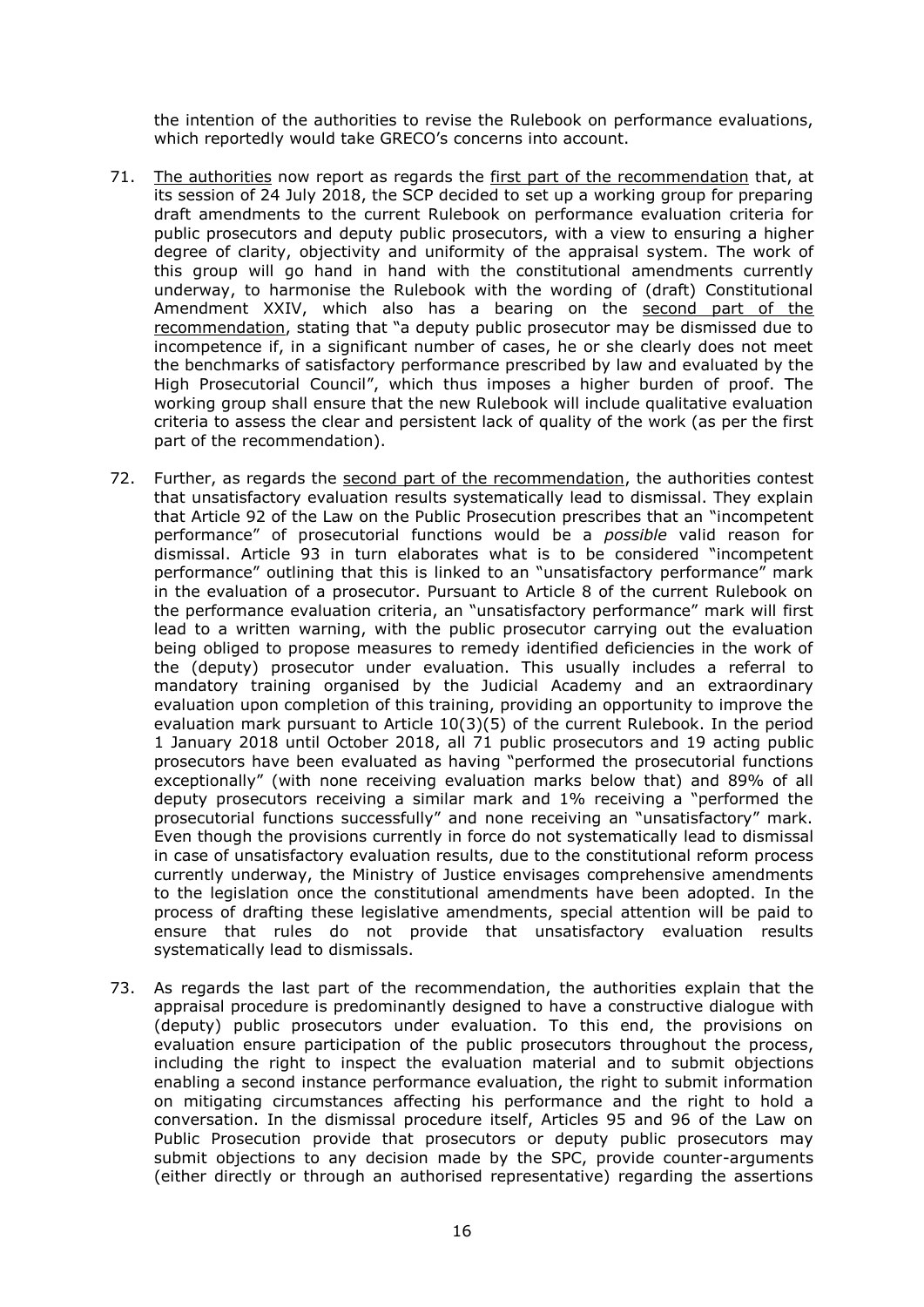made against him/her and ultimately submit an appeal before the Constitutional Court within 30 days of the decision having been made. This possibility for appeal is also included in the draft constitutional amendments (Amendment XXIV) which outlines "a deputy public prosecutor shall have the right to lodge an appeal with the Constitutional Court against a decision of the SPC on cessation of tenure".

- 74. GRECO takes note of the information provided. As regards the first part of the recommendation, it welcomes the evaluation criteria being reviewed by a Working Group. However, given that this has not happened yet, GRECO can only conclude that this part of the recommendation remains partly implemented. As regards the second part of the recommendation, similar to the situation of judges (see under recommendation vi above), it welcomes the information provided showing that the evaluation mark "unsatisfactory performance" is not really an issue in practice (although GRECO again notes that the high number of extremely positive evaluation marks in the form of "outstandingly successful performances"<sup>20</sup>, in itself may point to deficiencies in the evaluation process) and is ready to concede that the mark "unsatisfactory performance" would not systematically lead to dismissal (even if Article 92 of the Law on Public Prosecution seems to suggest otherwise<sup>21</sup>). It is nevertheless pleased that this issue will be further addressed following the constitutional reform process, leading to further changes to the Law on Prosecution. Pending these amendments, it considers this part of the recommendation to have been partly implemented.
- 75. GRECO concludes that recommendation x remains partly implemented.

#### **Recommendation xi.**

 $\overline{\phantom{a}}$ 

- 76. *GRECO recommended (i) that the Code of Ethics for public prosecutors and deputy public prosecutors be communicated effectively to all prosecutors and complemented by further written guidance on ethical questions – including explanations, interpretative guidance and practical examples – and regularly updated; ii) that dedicated training of a practice-oriented nature and confidential counselling within the prosecution service be provided for all categories of prosecutors.*
- 77. GRECO recalls that this recommendation was partly implemented at the time of adoption of the Compliance Report. As regards the second part of the recommendation, it took note of the training on ethics provided on a regular basis by the Judicial Academy and the counselling role of the Ethics Committee within the SPC. It considered this part of the recommendation partly implemented, reminding the authorities that in the Evaluation Report a clear preference was expressed for giving this counselling role to experienced prosecutors outside the SPC, in order to clearly separate the advisory and disciplinary systems. As regards the first part of the recommendation, it considered that no measures in addition to the aforementioned training activities had been taken to effectively communicate the Code of Ethics. It furthermore took note of the authority of the Ethics Committee to provide written guidance, but also noted that no guidance had actually been provided yet. It therefore concluded that this part of the recommendation had also been partly implemented.

<sup>&</sup>lt;sup>20</sup> 278 out of 294 regular evaluations resulted in first instance in an evaluation of "outstandingly successful" performance of judicial functions, which rose to a further 285 out of 294 cases on appeal, and in 86 out of 88 extraordinary evaluations was the mark "outstandingly successful" given.

<sup>&</sup>lt;sup>21</sup> Article 92 of the Law on Public Prosecution states "A public prosecutor or a deputy public prosecutor shall be dismissed when (…) incompetently performing their functions", which in turn in Article 93 is outlined to be linked to an "unsatisfactory performance" mark in the evaluation of a prosecutor.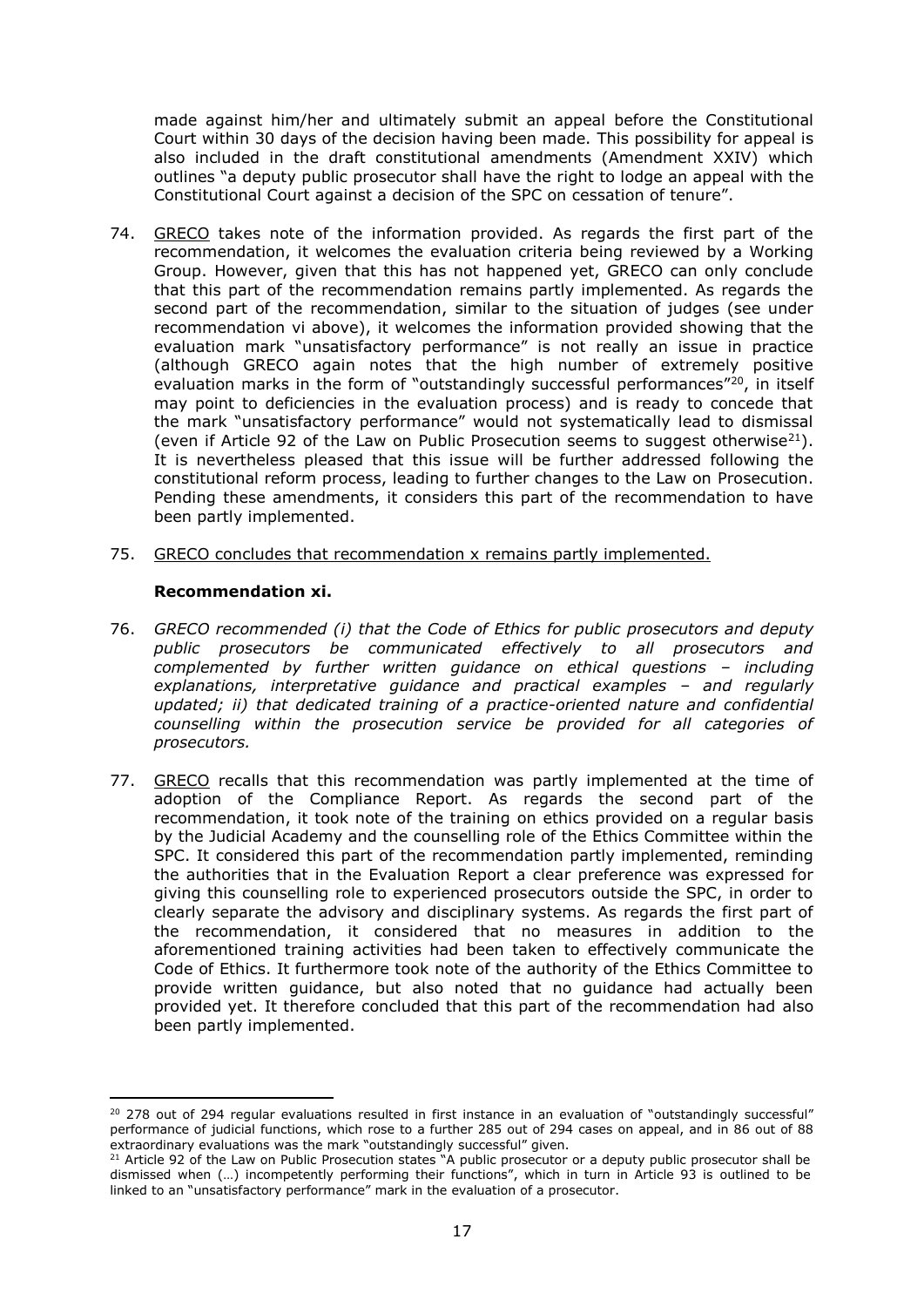- 78. The authorities now report as regards the second part of the recommendation that dedicated training on ethics is organised regularly and continuously by the Judicial Academy for all categories of deputy public prosecutors and public prosecutors, with a minimum of four seminars a year. In 2017, 85 deputy prosecutors, public prosecutors and prosecutorial assistants were trained, followed by a further 78 in 2018 (until October 2018). In addition, the SPC adopted new Rules of Procedure at its session held on 24 July 2018, which *inter alia* explicitly tasks the Ethics Committee (as an five-member ad-hoc working body of the SPC) with providing confidential counselling to prosecutors and deputy public prosecutors. As regards the first part of the recommendation, in addition to the training activities mentioned above at which the participants are provided with the Code of Ethics, in the aforementioned new of Rules of Procedure, the Ethics Committee is also tasked with promoting professional ethics and providing written guidelines with practical examples on ethical matters.
- 79. Regarding the second part of the recommendation, as before in the Compliance Report, GRECO takes note of the information provided as regards the training activities and counselling role of the Ethics Committee. Notwithstanding the adoption of new Rules of Procedure, no new developments have been reported as regards the provision of confidential counselling, as it was already mentioned in the Compliance Report that the Ethics Committee would have this role and it only seems to have been made more explicit than before. GRECO can only conclude that this part of the recommendation remains partly implemented. Once again, GRECO emphasises its clear preference for having confidential counselling taking place outside the structure of the SPC, completely separating the counselling and disciplinary systems. As regards the first part of the recommendation, from the information provided, it would not appear that any measures in addition to the aforementioned training activities have been taken to effectively communicate the Code of Ethics, nor that written guidance on ethical questions has actually been provided (notwithstanding the fact that the Ethics Committee has been given this role) or that there have been any measures taken to foresee an update of the Code. Therefore, this part of the recommendation also remains partly implemented.
- 80. GRECO concludes that recommendation xi remains partly implemented.

#### *Regarding all categories of persons*

#### **Recommendation xii.**

- 81. *GRECO recommended that the rules on conflicts of interest and related matters that apply to members of parliament, judges and prosecutors, inter alia, those that concern the definition and management of conflicts of interest, the holding of several public offices concurrently and secondary activities, asset declarations (scope, disclosure of information and control) and sanctions, be further developed and clarified.*
- 82. GRECO recalls that this recommendation was not implemented at the time of adoption of the Compliance Report. GRECO took note of the changes included in new draft law on the Anti-Corruption Agency (ACA), considered that some of these seemed to go in the right direction, but noted that a number of concerns had not yet been addressed. As in any case the draft law on the ACA had not yet been endorsed by the Ministry of Justice or the government, GRECO could not yet consider that the recommendation had been even partly implemented.
- 83. The authorities now indicate that the draft law on the ACA has been superseded by a new draft Law on Corruption Prevention, which was the subject of a public debate in July-August 2018 and a subsequent expert analysis (by the former president of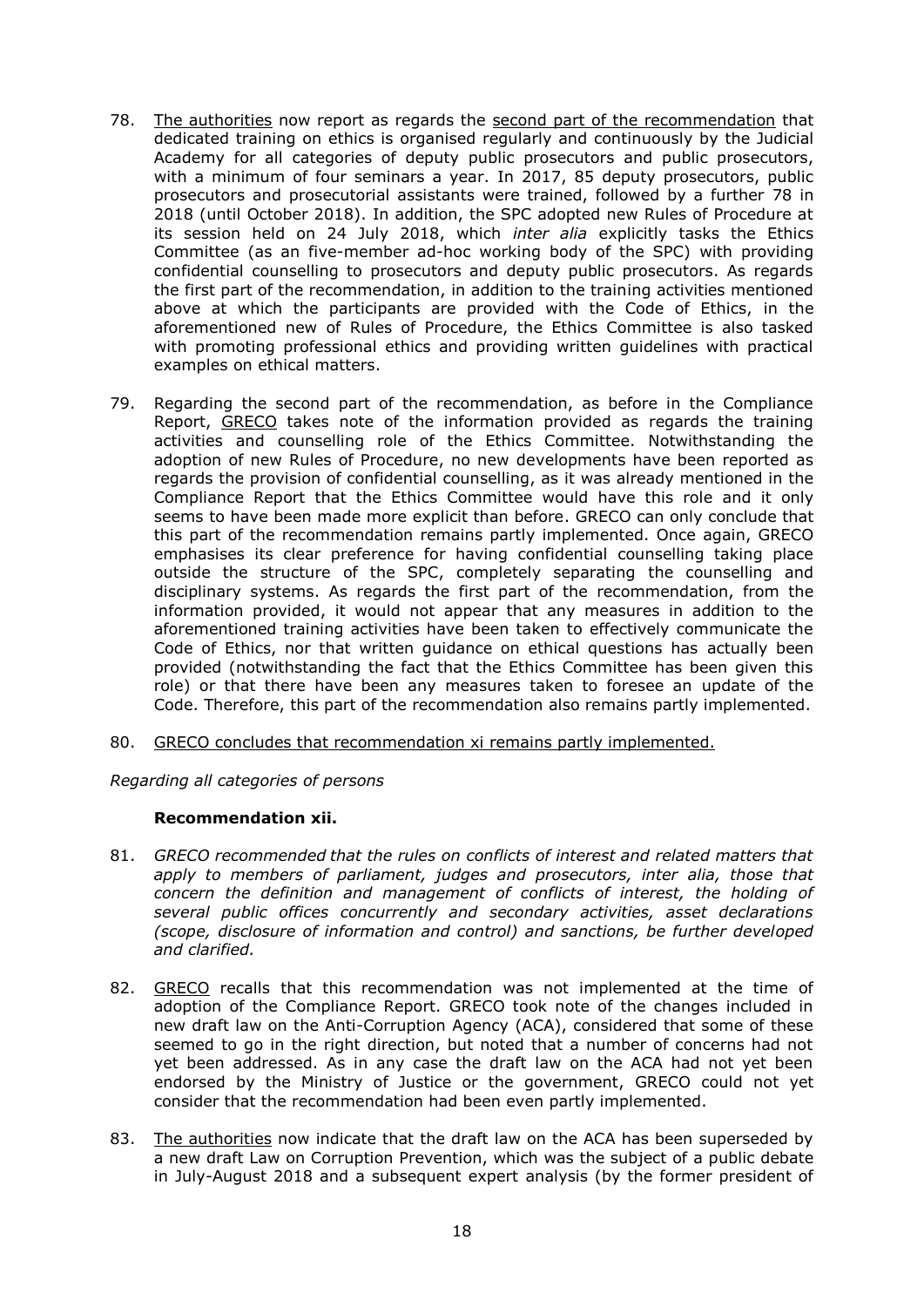GRECO) in October 2018. On the basis of this analysis, improvements have been made to the draft law, on which again a public debate has been organised (in March 2019).

- 84. According to the authorities, on the basis of the Law on Corruption Prevention, once adopted, the ACA will draft further guidelines on the prevention of conflicts of interest.
- 85. GRECO takes note of the process of drafting the new Law on Corruption Prevention and the guidelines, which will subsequently be drafted on preventing conflicts of interest. GRECO will have to analyse the provisions of the law, once adopted, in detail to verify that the concerns it expressed in the Evaluation Report have been addressed. As the law may still undergo further significant changes, GRECO cannot yet consider that the recommendation has been even partly implemented.

#### 86. GRECO concludes that recommendation xii has not been implemented.

#### **Recommendation xiii.**

 $\overline{\phantom{a}}$ 

- 87. *GRECO recommended that the role of the Anti-Corruption Agency in the prevention of corruption and in the prevention and resolution of conflicts of interest with respect to members of parliament, judges and prosecutors be further strengthened, inter alia, i) by taking appropriate measures to ensure an adequate degree of independence and by providing adequate financial and personnel resources and ii) by extending the Agency's competences and rights, to include, for example, the right to immediate access to data from other public bodies, the right to act upon anonymous complaints and on its own initiative, and the right to file criminal charges, request misdemeanour proceedings and launch initiatives for disciplinary proceedings.*
- 88. GRECO recalls that it considered this recommendation to not be implemented at the time of adoption of the Compliance Report. It took note of the preparations of a new law on the ACA and the solutions this would offer to the concerns outlined by GRECO in its report, but as the draft law had not yet been endorsed by the Ministry of Justice or government, it could not asses this recommendation as having been implemented.
- 89. The authorities now report as regards the second part of the recommendation that the draft Law on Corruption Prevention (as mentioned under recommendation xii above) will considerably extend and strengthen the role of the ACA, including by providing it with the authority to assess corruption risks of draft laws, to provide opinions on draft laws regulating matters covered by international anti-corruption treaties and the implementation of the to-be-adopted Law on Corruption Prevention and to closely regulate conditions for performing lobbying activities under the recently adopted Law on Lobbying.<sup>22</sup>
- 90. Furthermore, as regards access to data, the draft law provides that public authorities must provide the ACA with direct access to all electronic databases they maintain. If this direct access would not be possible, the public authority in question is to provide all available documents and information within 15 days of receiving a written and reasoned request by the ACA. The ACA may obtain data from banks, financial institutions and other legal entities for the purpose of

 $22$  As described under recommendation iii (paras. 21-22 above), The competences of the ACA under the new Law on Lobbying include maintaining the register of lobbyists, monitoring lobbying activities, providing compulsory training to lobbyists, establishing a Code of Conduct for all parties affected by lobbying activities and introducing a Rulebook for public officials (including MPs) on the form, content and means to report contacts with lobbyists.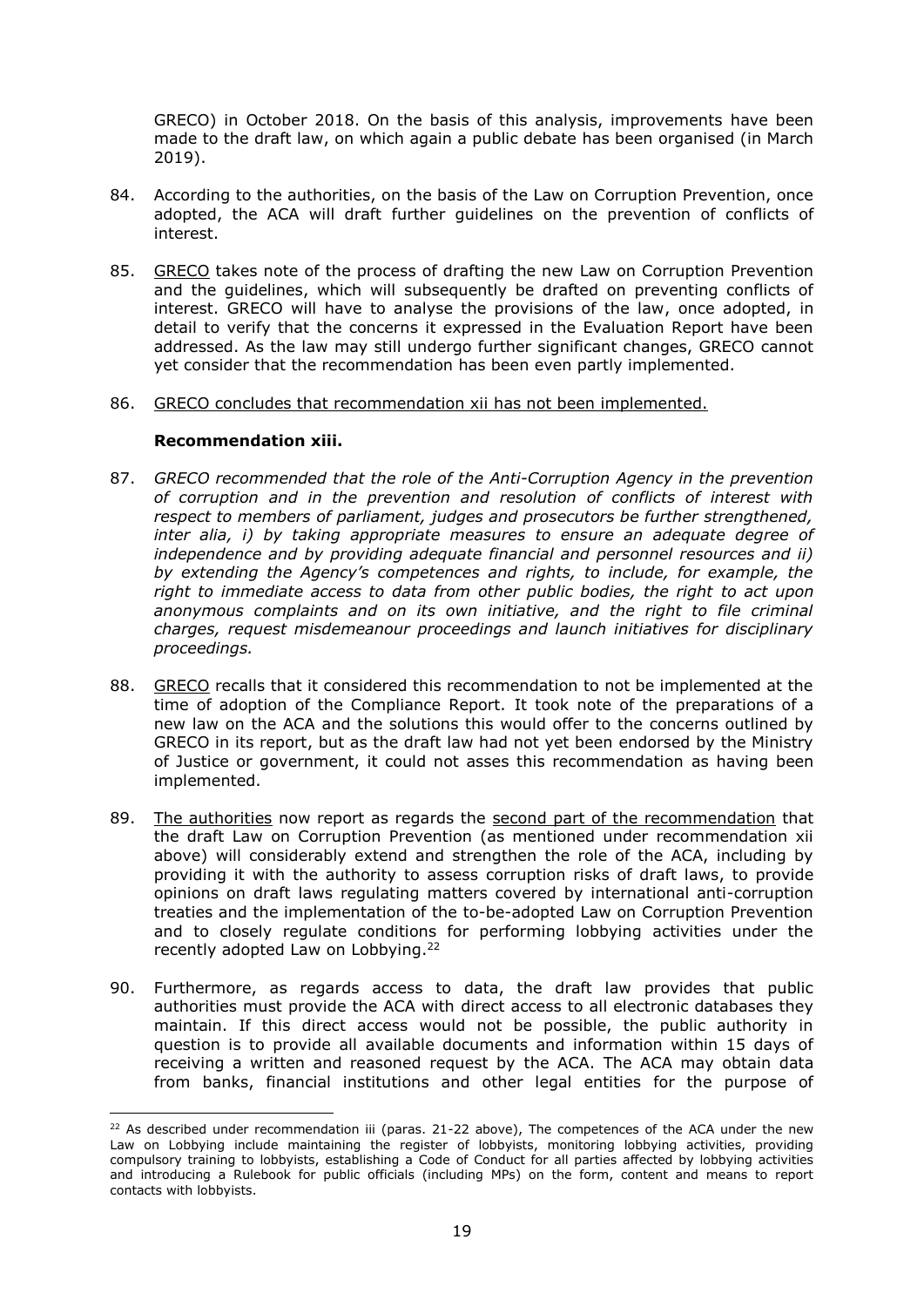verifying asset declarations, but only with consent of the public official concerned and may - under the new Law on Prevention of Money Laundering and Terrorist Financing (which entered into force on 1 April 2018) - initiate the process of having the Administration for the Prevention of Money Laundering obtain the necessary information (if there are grounds for suspecting corruption as a predicate offence for money laundering) and may ask this Administration for this information (this request may however be refused by the Administration).

- 91. The draft Law on Corruption Prevention will furthermore provide the ACA with the authority to act both in response to anonymous complaints (Articles 87-91 of the draft Law), if the information submitted raises suspicions about the existence of corruption, and *ex officio* (Article 92 of the draft Law). It also provides that the ACA may issue opinions on the state of corruption within certain public authorities, issuing recommendations to have specific measures taken to address the identified deficiencies (Article 90 of the draft Law).
- 92. Moreover, under Article 6 of the draft Law it is expressly provided that the ACA can file criminal charges, request misdemeanour proceedings and initiatives for disciplinary proceedings and must do so when in the course of carrying out its activities it finds that there is a reasonable ground to suspect a criminal offence has been committed, which is *ex officio* prosecutable, or that a misdemeanour or breach of fiduciary duty arising out of employment relations, took place.
- 93. As regards the first part of the recommendation, the authorities report that the new competencies of the ACA will be accompanied by additional financial resources (allowing for a strengthening of the human resources of the ACA). To this end, Article 4 of the draft Law on Corruption Prevention provides that the annual funds for unhindered operation of the ACA allocated by the budget of the Republic of Serbia must be sufficient to ensure its effectiveness and full independence. In addition to funds from the state budget, which will allow for extra resources to cover the implementation of the new Law on Lobbying, this law also envisages small extra revenue for the ACA earned for conducting the mandatory training to lobbyists. Finally, the draft law also foresees a strengthening of the role of the Director of the ACA and depoliticising and professionalising the Council of the ACA, which supervises the work of the Director.
- 94. GRECO welcomes the information provided, which further expands upon the proposals described in the Evaluation Report. Some further adjustments could be needed, for example as regards the provisions on the resources to be provided to the ACA, the autonomy of the ACA, the access to data held by public authorities, and the position of the council and its director, but from the information provided by the authorities (which however did not include the draft law as such), it would appear that the draft law will address a number of concerns expressed by GRECO in the Evaluation Report. That said, as the government has not yet endorsed the draft law, and the draft law may still change fundamentally, GRECO cannot conclude that this recommendation has been partly implemented.
- 95. GRECO concludes that recommendation xiii has not been implemented.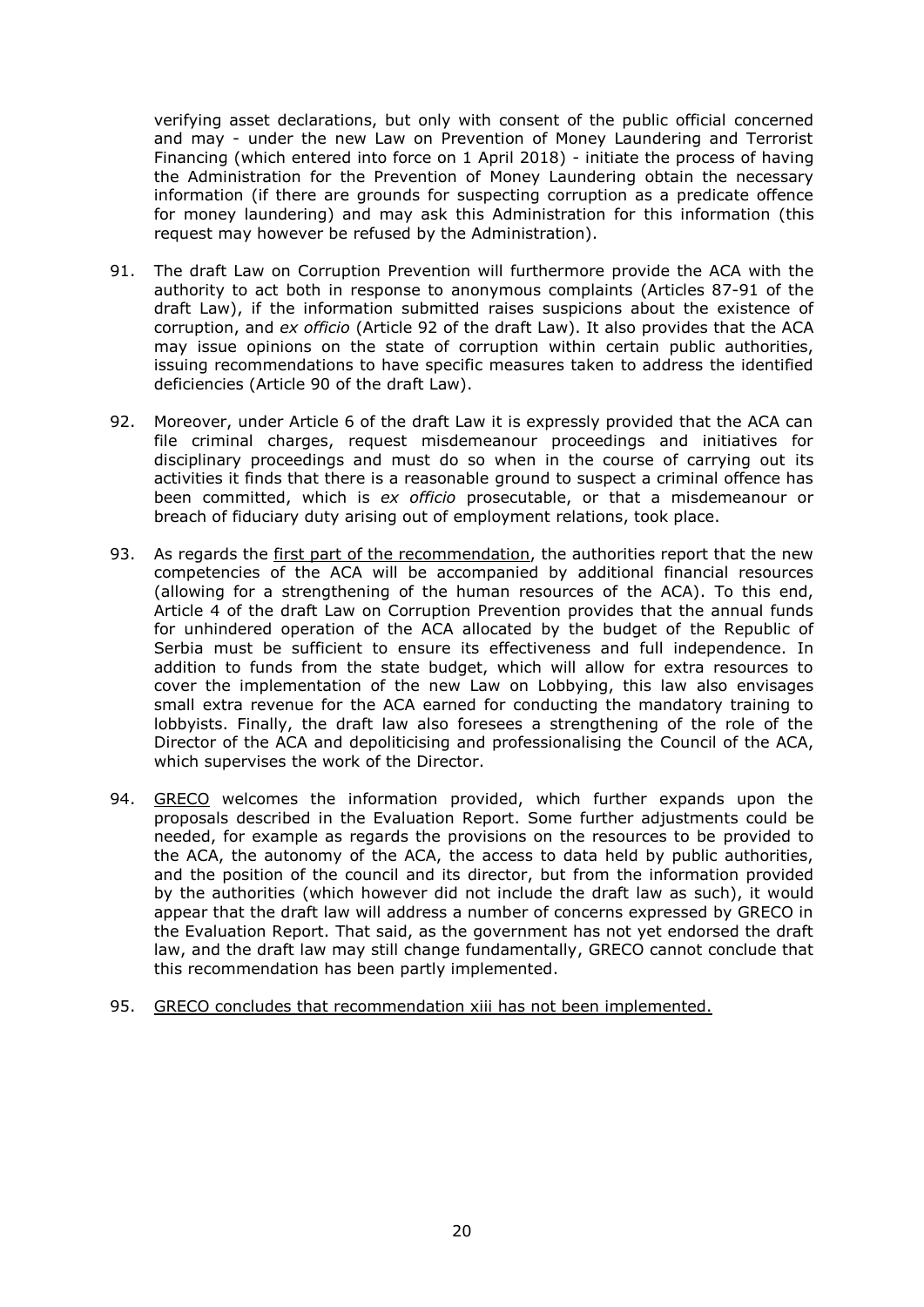#### **III. CONCLUSIONS**

 $\overline{\phantom{a}}$ 

- 96. **In view of the foregoing, GRECO concludes that Serbia has implemented satisfactorily or dealt with in a satisfactory manner none of the thirteen recommendations contained in the Fourth Round Evaluation Report.** Ten recommendations have been partly implemented and three have not been implemented.
- 97. More specifically, recommendations i, iii, iv, v, vi, vii, viii, ix, x and xi have been partly implemented and recommendations ii, xii and xiii have not been implemented.
- 98. With respect to members of parliament, an important step forward has been taken with adoption of the new Law on Lobbying. If implemented as foreseen, this law would present a stride forward in increasing the transparency of contacts of MPs with lobbyists. That said, more determined action is required: the adoption of a code of conduct for MPs should be a priority, as well as further measures to improve the transparency of the legislative process, to allow for adequate timeframes and debates on draft legislation and to avoid the use of urgent legislative procedures, unless in exceptional circumstances.
- 99. As regards judges and prosecutors, GRECO notes that constitutional reforms are underway, which will have a bearing on several of the recommendations outlined above. That said, GRECO is concerned about the rather acrimonious environment in which the consultation process has taken place, with various non-governmental organisations, including the Judges' Association and Prosecutors' Association, withdrawing from the process, and the criticism of not only these organisations but also the Consultative Council of European Judges on some aspects of the draft constitutional amendments.<sup>23</sup> Given the importance of the reforms and notwithstanding the positive Venice Commission opinion, GRECO can only encourage the Serbian authorities to spare no efforts to make sure that these constitutional amendments have the broadest base of support possible, ensuring that the final constitutional amendments are also in line with GRECO's recommendations and the government's own commitments on the composition of the High Judicial Council and the State Prosecutorial Council. Further, as regards judges and prosecutors, GRECO expects more work to be done on the system of appraisal of judges' performance and similarly awaits the results of the Working Group under the State Prosecutorial Council drafting amendments to the current Rulebook on performance evaluation criteria. Both for judges and prosecutors further measures are also to be taken to effectively communicate the respective codes of ethics to judges and prosecutors, to provide written guidance and confidential counselling.
- 100. Finally, as regards the draft Law on Prevention of Corruption, the adoption of which is imperative to change the rules on conflicts of interest and related matters that apply to MPs, judges and prosecutors and to strengthen the role of the Anti-Corruption Agency, GRECO welcomes the development of a draft law and the provision of expertise on this draft. As it has not been provided with the text of this draft law and as the draft law is still subject to further amendments, it cannot conclude that sufficient progress has been made in this respect. It urges the Serbian authorities to adopt the draft law as soon as possible, subject to certain adjustments to be made (as outlined above).

<sup>23</sup> See *inter alia* the opinion of the CCJE Bureau on the compatibility with European standards of the newly proposed amendments to the Constitution of the Republic of Serbia which will affect the organisation of judicial power:

<https://rm.coe.int/opinion-on-the-newly-proposed-amendments-to-the-constitution-of-the-re/168090751b>